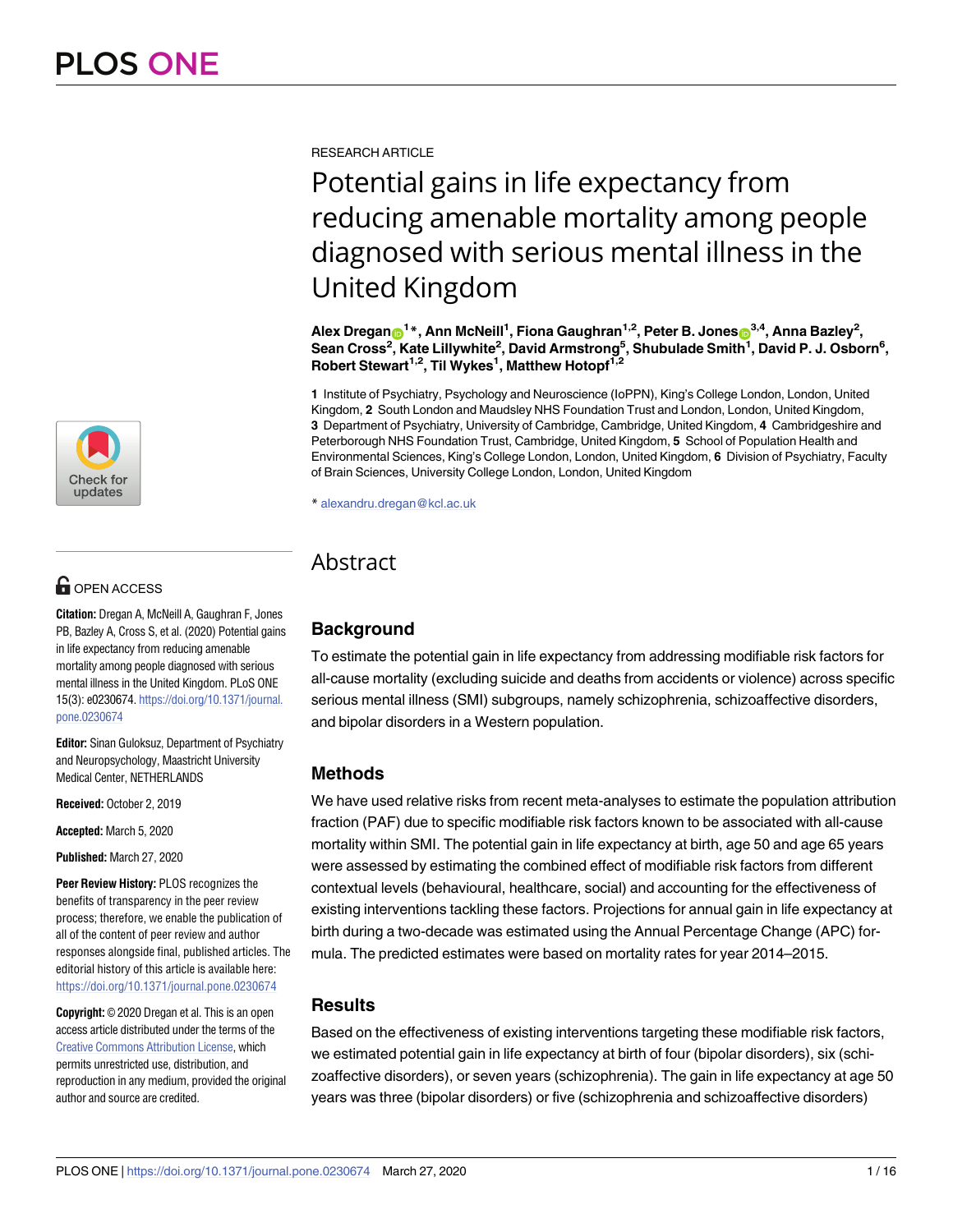<span id="page-1-0"></span>**Data Availability Statement:** All relevant data are within the manuscript and its Supporting Information files.

**Funding:** Alex Dregan work is supported by the Medical Research Council (grant number MR/ S028188/1). This paper represents independent research part-funded by the National Institute for Health Research (NIHR) Biomedical Research Centre at South London and Maudsley NHS Foundation Trust and King's College London. Fiona Gaughran is in part supported by the National Institute for Health Research's (NIHR) Biomedical Research Centre at South London and Maudsley NHS Foundation Trust and King's College London, the Stanley Medical Research Institute, the Maudsley Charity and the National Institute for Health Research (NIHR) Applied Research Collaboration South London (NIHR ARC South London) at King's College Hospital NHS Foundation Trust. Til Wykes acknowledges the support of the NIHR BRC Research Centre at and her NIHR Senior Investigator award. The views expressed are those of the author(s) and not necessarily those of the NIHR or the Department of Health and Social Care.

**Competing interests:** Matthew Hotopf is principal investigator of the RADAR-CNS programme, a precompetitive public private partnership funded by the Innovative Medicines Initiative and European Federation of Pharmaceutical Industries and Associations (EFPIA). The programme receives support from Janssen, Biogen, MSD, UCB and Lundbeck. In the last 3 years, Fiona Gaughran has received support or honoraria from Lundbeck, Hikma, Otsuka and Sunovion, and has a family member who has professional links to Lilly and GSK, including shares.

years. The projected gain in life expectancy at age 65 years was three (bipolar disorders) or four (schizophrenia and schizoaffective disorders) years.

#### **Conclusions**

The implementation of existing interventions targeting modifiable risk factors could narrow the current mortality gap between the general and the SMI populations by 24% (men) to 28% (women). These projections represent ideal circumstances and without the limitation of overestimation which often comes with PAFs.

## **Introduction**

While life expectancy of the general population has increased steadily over the past century, people with serious mental illness (SMI), including diagnoses of schizophrenia, schizoaffective disorder, or bipolar disorder, have a reduced life expectancy of 13 years for men and 12 years for women.[\[1](#page-11-0)] Around a fifth (20%) of the excess mortality in people with SMI is due to nonnatural deaths such as suicide and accidents but most deaths can be ascribed to common diseases such as cardiovascular disease (CVD), respiratory illnesses, type 2 diabetes (T2DM), cancer, and digestive disorders.[[2–4\]](#page-11-0) These diseases, in their turn, are partly attributable to modifiable unhealthy lifestyle factors (e.g. smoking, sedentarism, obesity, dyslipidemia), adverse social context (e.g. social isolation, social deprivation), and suboptimal healthcare use and efficiency (e.g. prevention, treatment adherence).[\[5–](#page-11-0)[11\]](#page-12-0) These modifiable risk factors therefore provide opportunities for interventions to reduce the excess premature mortality experienced by people with SMI.[\[7](#page-12-0), [12](#page-12-0), [13](#page-12-0)] Currently, there is limited evidence about the potential gain in life expectancy among people with SMI by addressing multiple modifiable risk factors for all-cause mortality. In this study we have quantified the potential gain in life expectancy at birth and adult (ages 50 and 65) years that might realistically be achieved by evaluating the population attributional fraction due to specific modifiable risk factors and adjusting these estimates by the published effectiveness of interventions from international studies to address these factors. Projection of the expected annual increase in life expectancy at birth over future decades can help monitor progress towards meeting set goals across specific SMI groups. Therefore, this paper employed the life table method to estimate potentially attainable gain in life expectancy over the life course for specific SMI subgroups and projected the gains over a two-decade period.

## **Materials and methods**

#### **Data source**

The existing literature was searched to estimate the prevalence of modifiable risk factors for natural causes of all-cause mortality within the SMI population, the relative risk (RR) for allcause mortality attributed to those risk factors, and the effectiveness of health interventions targeting modifiable risk factors within the SMI population. SMI was broadly defined to include schizophrenia, schizoaffective disorders, and bipolar disorders. We searched PubMed and reviews-focused electronic databases (e.g. Cochrane Database of Systematic Reviews, DARE, DoPHER) to identify the most recent meta-analyses with relevant quantitative data between 2008 and 2018. Where no meta-analyses were identified, data from the most recent observational studies with representative populations were used. To facilitate comparison,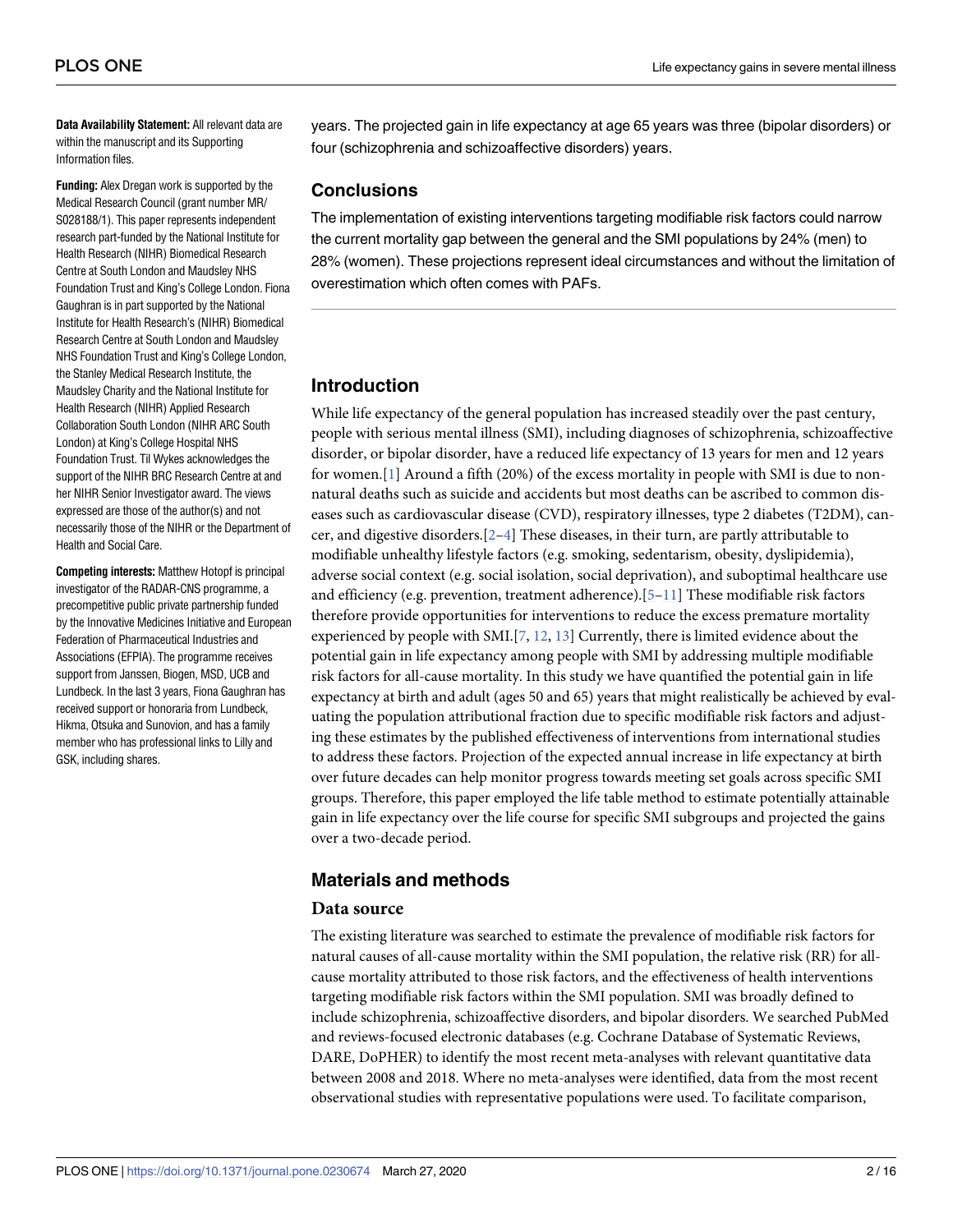<span id="page-2-0"></span>priority was given to meta-analyses and observational studies with comparative data available across all three SMI subgroups. Where schizophrenia and schizoaffective disorders were grouped together or when only overall estimates were provided (rather than SMI subgroup specific estimates), we have assumed the same estimate within each SMI subgroup. A description of the resources used to derive the study estimates is provided in S1 Table in S1 [File](#page-10-0).

**Serious mental illness.** There is inconsistent definition of SMI in practice, [[14–16\]](#page-12-0) however, the term commonly refers to people diagnosed with schizophrenia, schizoaffective disorders, and bipolar disorder.[[1](#page-11-0), [2](#page-11-0), [17](#page-12-0)] Major depressive disorders are also considered SMI, but not consistently, and here we have decided to use a narrower definition and consider SMIs with superior evidence about drivers of excess mortality.[\[18\]](#page-12-0) While these disorders share some common characteristics (i.e. overlap in clinical and genetic attributes), core risk factors and associations, they also possess distinctive clinical features and healthcare burden.[\[19–](#page-12-0)[24](#page-13-0)] For instance, depression and panic disorders were suggested to be more severe within bipolar disorder, while lack of insight and early age onset were more common within schizophrenia.[[20](#page-12-0), [23\]](#page-12-0) Since these distinctive clinical features may lead to differences in comorbidity rates, the three SMI disorders may also present with distinct mortality associations. We therefore considered schizophrenia, schizoaffective disorders, and bipolar disorders as separate entities for the present study, though we acknowledge the substantial overlap in the probable drivers of excess mortality.[\[25\]](#page-13-0)

**Modifiable risk factors.** The present study focused on natural causes of death and was restricted to risk factors known to be amenable and preventable within the SMI population. In the context of the present study, a modifiable risk factor was defined as an event known to directly or indirectly increase the probability of death and for which there are proven methods to reduce the impact on all-cause mortality in people with SMI.[\[26\]](#page-13-0) These factors include behavioural risk factors (e.g. smoking, physical inactivity, obesity, poor diet, substance abuse) and healthcare-related factors (e.g. uptake of public health interventions, uptake of effective treatment, access to healthcare resources), as well as upstream socioeconomic determinants (e.g. social exclusion, stigma, deprivation). A multicontextual view of avoidable mortality was favoured since it spans the different levels of explanation for the reduced life expectancy within the SMI population as defined here. It also facilitates the identification of proven interventions to reduce the mortality gap between people with and without SMI.[[27](#page-13-0)]

#### **Statistical analysis**

Prevalence of modifiable risk factors, relative risk for all-cause mortality, and the effectiveness of existing interventions were identified through systematic searches of published data. To determine the proportion of mortality burden attributable to each modifiable risk factor we computed the population-attributable fraction (PAF) from the prevalence ( $P_{cs}$ ) of modifiable risk factors and unadjusted relative risk (RR<sub>cs</sub>) of all-cause mortality associated with each risk factor separately, using the formula:

$$
PAF = P_{cs}(RR_{cs} - 1)/P_{cs}(RR_{cs} - 1) + 1
$$
\n(1)

The PAFs for all-cause mortality associated with a modifiable risk factor were computed using the prevalence and RR estimates obtained from meta-analysis or individual studies. The PAF is interpreted as the proportion of mortality risk that could be eliminated from the SMI population, if the exposure to the risk factor was eliminated or reduced. To allow for the overlap between different modifiable risk factors in influencing all-cause mortality, we have also estimated the combined impact of multiple modifiable risk factors within each group of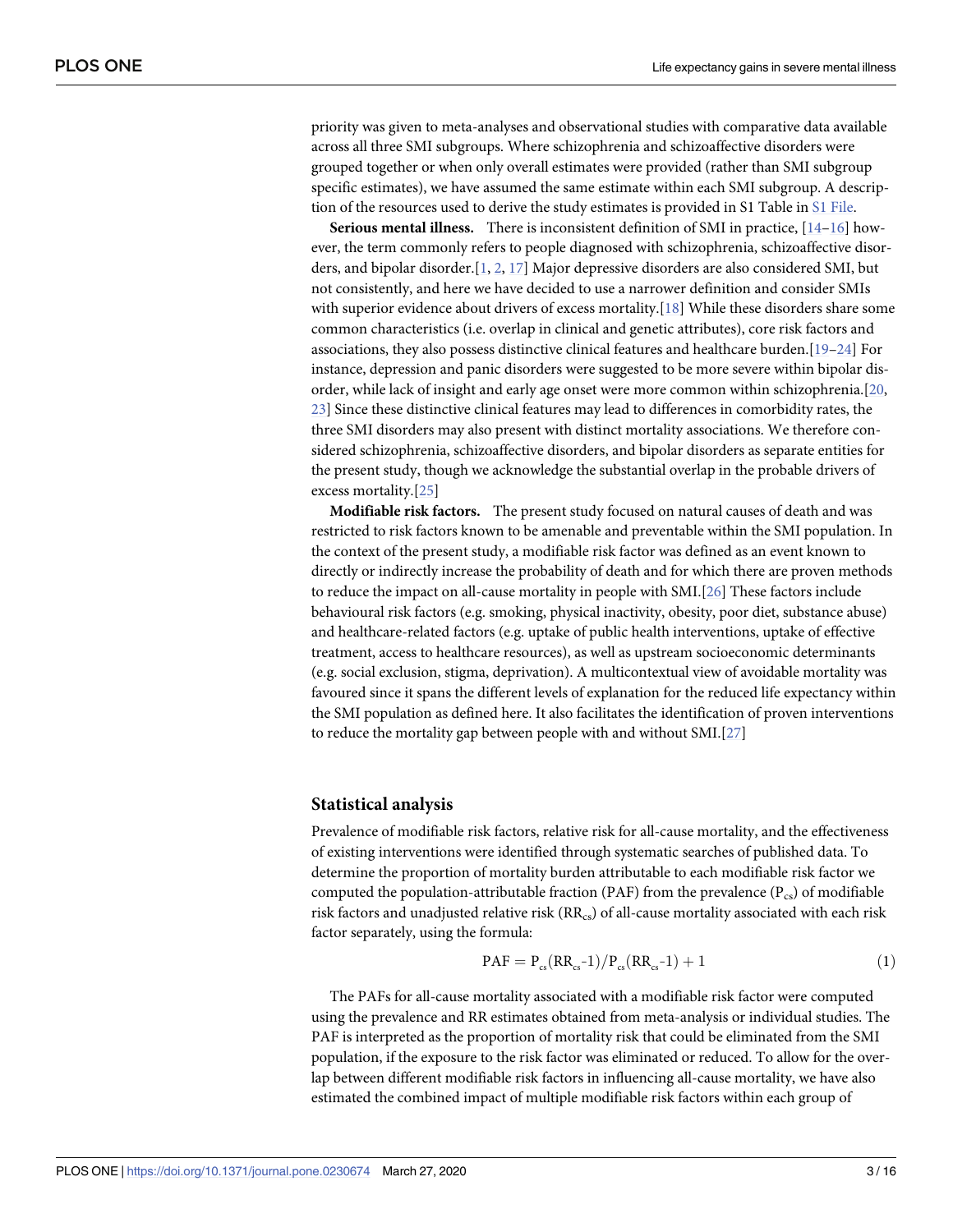<span id="page-3-0"></span>determinants (e.g. behavioural, healthcare, social) and across all modifiable risk factors using, [\[28\]](#page-13-0)

$$
PAF_{\text{combined}} = 1 - \pi (1 - PAF_r) \tag{2}
$$

where r is the risk factor index. While the formula assumes no interaction effects, it ensures that the PAF for the combined contribution of modifiable risk factors to all-cause mortality is not greater than 1.[\[28](#page-13-0)]

To estimate likely gain in life expectancy from specific interventions in SMI, we adjusted the PAF value of modifiable risk factors by the effectiveness of interventions aimed at reducing the rate of modifiable risk factors within the SMI population. For example, if the PAF for smoking was 46% (based on (1) above), then this figure was weighted by the effectiveness of smoking cessation interventions in people with SMI. If the effectiveness of smoking cessation among people with SMI would be around 36%,[[29\]](#page-13-0) then the likely gain in life expectancy at birth with respect to smoking would be based on the assumption that 17% (0.46 weighted by 0.36) of smoking-related mortality risk could be potentially eliminated from people with schizophrenia. Data on the effectiveness of interventions were only available at aggregate level.

Abridged period life table, based on the Chiang's method,[\[30\]](#page-13-0) for 2014–2015 were used to describe the base case population for life expectancy and all-cause mortality rates in United Kingdom (UK) adults with SMI. The 2014–2105 period represents the most recent data (2018) released by the National Health Service Outcome Framework Indicators (NHS QoF),[[31](#page-13-0)] which includes aggregated mortality rate and population data into 5-year age intervals for SMI adults 18 to 74 years of age. For SMI adults aged 75 years or older, the mortality rates were calculated based on 2014–2015 mortality data among adults of similar age from the general population. Specifically, we have multiplied the mortality rate for 2014–2015 among adults aged 75 years or over from the general population by the increased mortality risk among adults aged 75 years or over with SMI (e.g. 2.5 for 75–79, 1.9 for 80 to 84, and 1.3 for 85+ year-group) using published data.[[32](#page-13-0)] For instance, the mortality rate in 2014–2105 for SMI adults aged 75 to 79 years was estimated to be 2.5 times greater (0.0835) than the 0.0334 mortality rate experienced by 75–79 years old adults from the general population during 2014–2015. Because younger people (*<*15 years of age) are unlikely to receive a diagnosis of SMI,[[1\]](#page-11-0) we have used the UK all-cause mortality rates for the under 18 year age group in substitution. Separate abridged life tables were constructed for each modifiable risk factor. These mortality rates were used to create a cause-eliminating life table to estimate the potential gain in life expectancy at birth if modifiable risk factors could be reduced or eliminated within specific SMI subgroups.[[33](#page-13-0)] The gain in life expectancy represents the change in life expectancy at birth that would be obtained under the hypothetical reduction of the cause (modifiable risk factors) of premature mortality within specific SMIs subgroups. Let 65.9 years denote the life expectancy at birth (age 0) from actual life table for a person with schizophrenia, and 68.3 year denote life expectancy at birth from smoking(cause)-eliminated life table for the same person. Then the gain in life expectancy at birth due to smoking(cause) elimination or reduction is 2.4 years (68.3–65.9). This approach has been widely employed to estimate the potential gain in life expectancy if a specific cause could be reduced or eliminated.[\[34\]](#page-13-0) To capture potential gain in life expectancy across the life course and to allow for the fact that people are diagnosed with SMI at different life stages,[[35\]](#page-13-0) we have estimated two additional scenarios: (I) potential gain in life expectancy among people with SMI who survive to age 50, and (II) potential gain in life expectancy among people with SMI who survive to age 65. For (I), the analyses estimated the average remaining years of life that SMI survivors to age 50 were expected to live if mortality levels at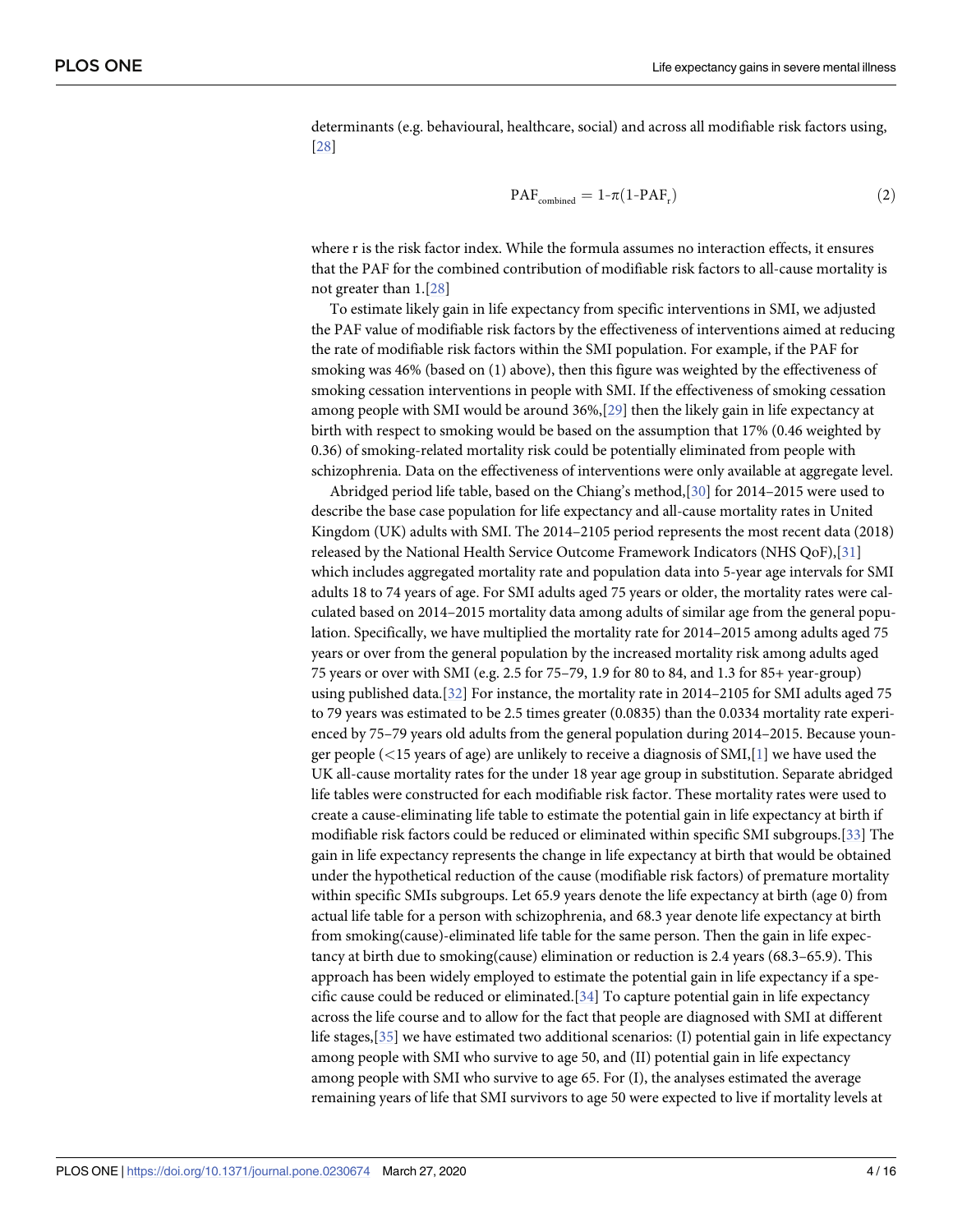<span id="page-4-0"></span>each age-group over 50 remained constant.[[36](#page-13-0)] A similar approach was used for age 65 (II). [\[37\]](#page-13-0)

To quantify the expected average annual amount of change in life expectancy, we have divided the total gain in life expectancy at birth by the number of years during a specific period. Given the stable mortality rates and modest change in life expectancy over the past decade within the general population,[\[38\]](#page-13-0) we have considered a 20-year period as a reasonable timeframe for projecting likely average annual amount of change in life expectancy among people with SMI. In addition, we computed the arithmetic average percentage of change in life expectancy during a 20-year period by dividing the average amount of annual change by the expectancy value at the beginning of the period, using the following formula: [[33](#page-13-0)]

- 1.  $L_{ex2030}/L_{ex2018} = e^{rt(20)}$  (3)
- 2. transform (1) in ln:  $ln(L_{ex2038} / L_{ex2018}) = rt$
- 3. dividing (2) by (1):  $\ln(L_{ex2038} / L_{ex2018})/t = r$

Where,  $L_{ex2038}$ , represent life expectancy in 2038, and  $L_{ex2018}$  refers to life expectancy in 2018., r represents the Annual Percentage Change (APC), and t the number of years. In sensitivity analyses, we applied average all-cause mortality rates over a five-year period (2009/2010 to 2014/2015) using mid-interval (2011/2012) population as the denominator to assess the robustness of our findings. We used Stata vers. 15 and Excel to analyse the data.

## **Results**

[Table](#page-5-0) 1 shows the estimates for the prevalence of modifiable risk factors within specific SMI subgroups. According to most recent meta-analyses,[\[39,](#page-13-0) [40\]](#page-13-0) around 59% of people with schizophrenia and 49% of those with bipolar disorder are current smokers. Accelerometrybased evidence indicated that sedentary behaviour was common among 81% of people with schizophrenia and 78% among those with bipolar disorders[\[41,](#page-13-0) [42\]](#page-13-0). The uptake of public health interventions (i.e. screening, preventative initiatives) was also poor, with around 50% of people with SMI not being screened for CVD risk factors.[[39](#page-13-0)] Low rates of receiving specialist treatment following a major life event were identified, with 47% of the SMI population not receiving revascularisation procedures following a myocardial infarction, for instance.[[43](#page-13-0)] Regarding social context, around 65% and 55% of people with schizophrenia or bipolar disorders, respectively, reported the experience of stigma.[\[44,](#page-13-0) [45](#page-14-0)]

#### **Lifestyle risk factors**

[Table](#page-6-0) 2 shows potential gains in life expectancy at birth, and ages 50 and 65 years associated with tackling modifiable risk factors for all-cause mortality in specific SMIs. Smoking-related conditions accounted for 46% of all deaths in schizophrenia and 22% of all deaths in bipolar disorders (based on formula (1) above). Based on age-aggregated effectiveness of existing smoking-cessation interventions, smoking-targeted initiatives have the potential to extend the life expectancy at birth by on average two years and five months within schizophrenia or schizoaffective disorders, and by one year and one month within bipolar disorders. Potential gain in life expectancy at age 50 related to smoking-targeted interventions, was two years within schizophrenia or schizoaffective disorders, and nine months among bipolar disorder. Likewise, potential gain in life expectancy at age 65 from smoking-targeted interventions was one year and seven months within schizophrenia or schizoaffective disorders, and seven months among bipolar disorder. Sedentary behaviour was the most potent determinant of avoidable mortality within bipolar disorders, accounting for just over a third (34%) all-cause mortality (using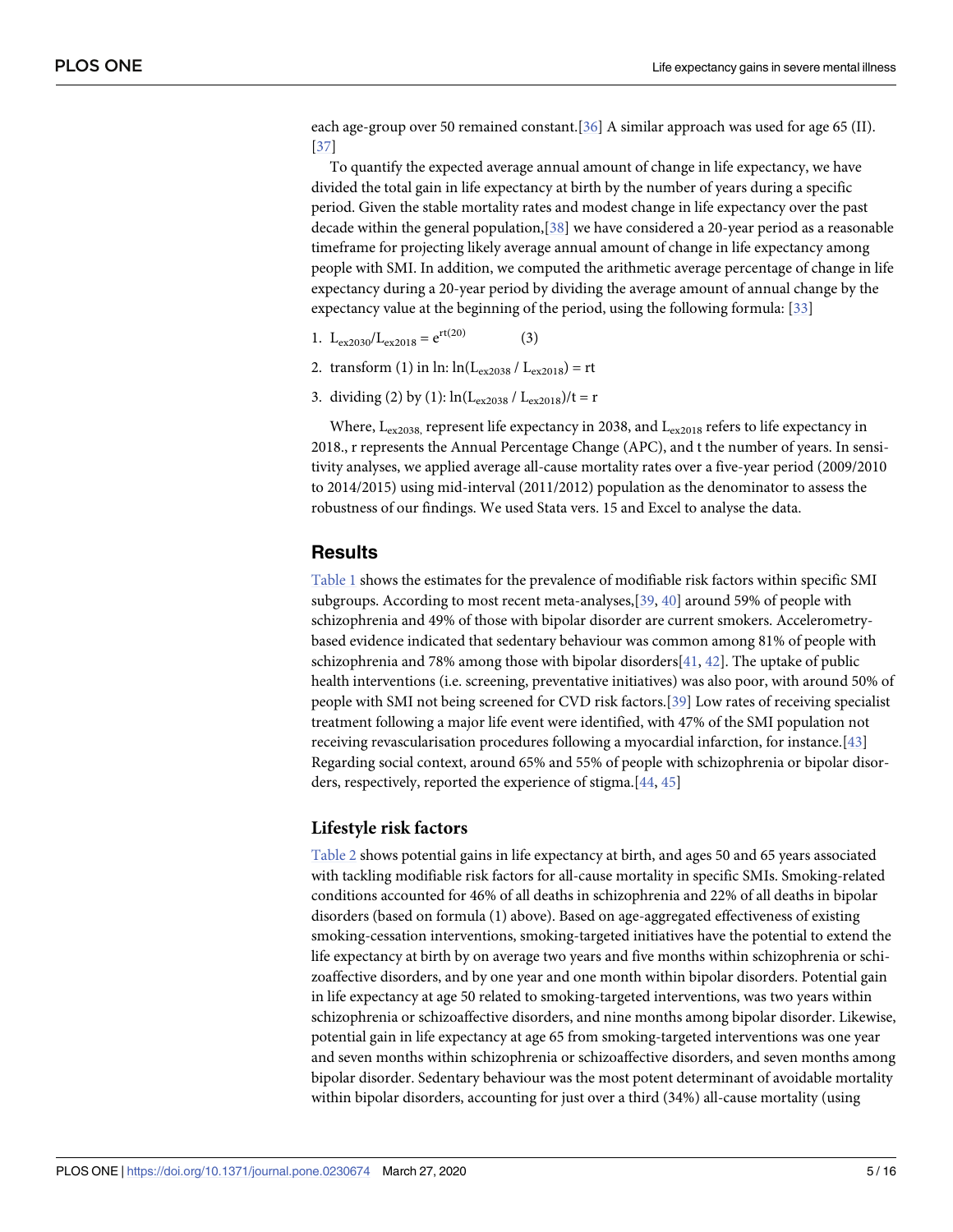|                                              |    | Schizophrenia |    | Bipolar disorder | Schizoaffective disorders |      |  |
|----------------------------------------------|----|---------------|----|------------------|---------------------------|------|--|
|                                              | %  | $\mathbf{R}$  | %  | RR               | %                         | RR   |  |
| <b>LIFESTYLE FACTORS</b>                     |    |               |    |                  |                           |      |  |
| Smoking                                      | 59 | 2.45          | 49 | 1.57             | 59                        | 2.50 |  |
| Sedentary                                    | 81 | 1.66          | 78 | 1.66             | 81                        | 1.66 |  |
| Diet                                         | 69 | 1.53          | 69 | 1.53             | 69                        | 1.53 |  |
| Obesity                                      | 50 | 1.47          | 50 | 1.47             | 50                        | 1.47 |  |
| Substance abuse                              | 47 | 1.78          | 45 | 1.89             | 54                        | 1.78 |  |
| Metabolic syndrome                           | 33 | 2.10          | 32 | 1.70             | 35                        | 2.10 |  |
| <b>HEALTHCARE FACTORS</b>                    |    |               |    |                  |                           |      |  |
| Clozapine/Lithium                            | 24 | 1.88          | 29 | 1.70             | 24                        | 1.88 |  |
| <b>Healthcare access</b>                     | 46 | 1.34          | 46 | 1.11             | 46                        | 1.34 |  |
| Treatment disparity (e.g. revascularisation) | 47 | 1.15          | 47 | 1.15             | 47                        | 1.15 |  |
| Screening uptake                             | 50 | 1.18          | 50 | 1.18             | 50                        | 1.18 |  |
| <b>SOCIAL FACTORS</b>                        |    |               |    |                  |                           |      |  |
| Social deprivation                           | 30 | 1.90          | 26 | 1.30             | 26                        | 1.90 |  |
| Social isolation                             | 32 | 1.19          | 21 | 1.19             | 32                        | 1.19 |  |
| Stigma experience                            | 65 | 1.12          | 55 | 1.12             | 49                        | 1.12 |  |

<span id="page-5-0"></span>**[Table](#page-4-0) 1. Prevalence of modifiable risk factors within specific SMIs and the general population.**

RR–relative risk of mortality given the risk factor

<https://doi.org/10.1371/journal.pone.0230674.t001>

formula (1) above). Physical inactivity-focused interventions could extend life expectancy at birth among the SMI subgroups by on average one year and three months. Under an additive scenario, tackling behavioural and metabolic determinants of avoidable mortality would lead to a potential gain in life expectancy at birth of four (bipolar disorders) or six (schizophrenia) years. The combined gain in life expectancy at age 50 years was three (bipolar disorders) or five (schizophrenia) years, while at age 65 years it was two (bipolar disorders) or four (schizophrenia) years.

#### **Healthcare systems determinants**

[Table](#page-6-0) 2 illustrates that ineffective access to healthcare resources accounted for a larger proportion of all-cause mortality within schizophrenia and schizoaffective disorders (14%) relative to bipolar disorders (5%). Allowing for the effectiveness of current interventions, the potential gain in life expectancy at birth by tackling inadequate healthcare access was three (bipolar disorders) or seven (schizophrenia and schizoaffective disorders) months. The figures in [Table](#page-6-0) 2 have been weighted to reflect the fact that only 30% of people with schizophrenia (treatmentresistant patients) are currently prescribed clozapine. Consequently, improved clozapine prescribing among eligible patients with schizophrenia and improved lithium prescribing within bipolar disorder patients could lead to potential gains in life expectancy at birth of around three months or one year, respectively. Additional gain in life expectancy at age 50 associated with clozapine was two months (schizophrenia) and eight months for lithium (bipolar disorders). Under an additive scenario, improving healthcare practices and processes could increase life expectancy at birth by seven or eight months within the SMI population.

#### **Social determinants**

Within social determinants, social deprivation accounted for the largest proportion of avoidable mortality within schizophrenia (21%), schizoaffective disorders (19%), and bipolar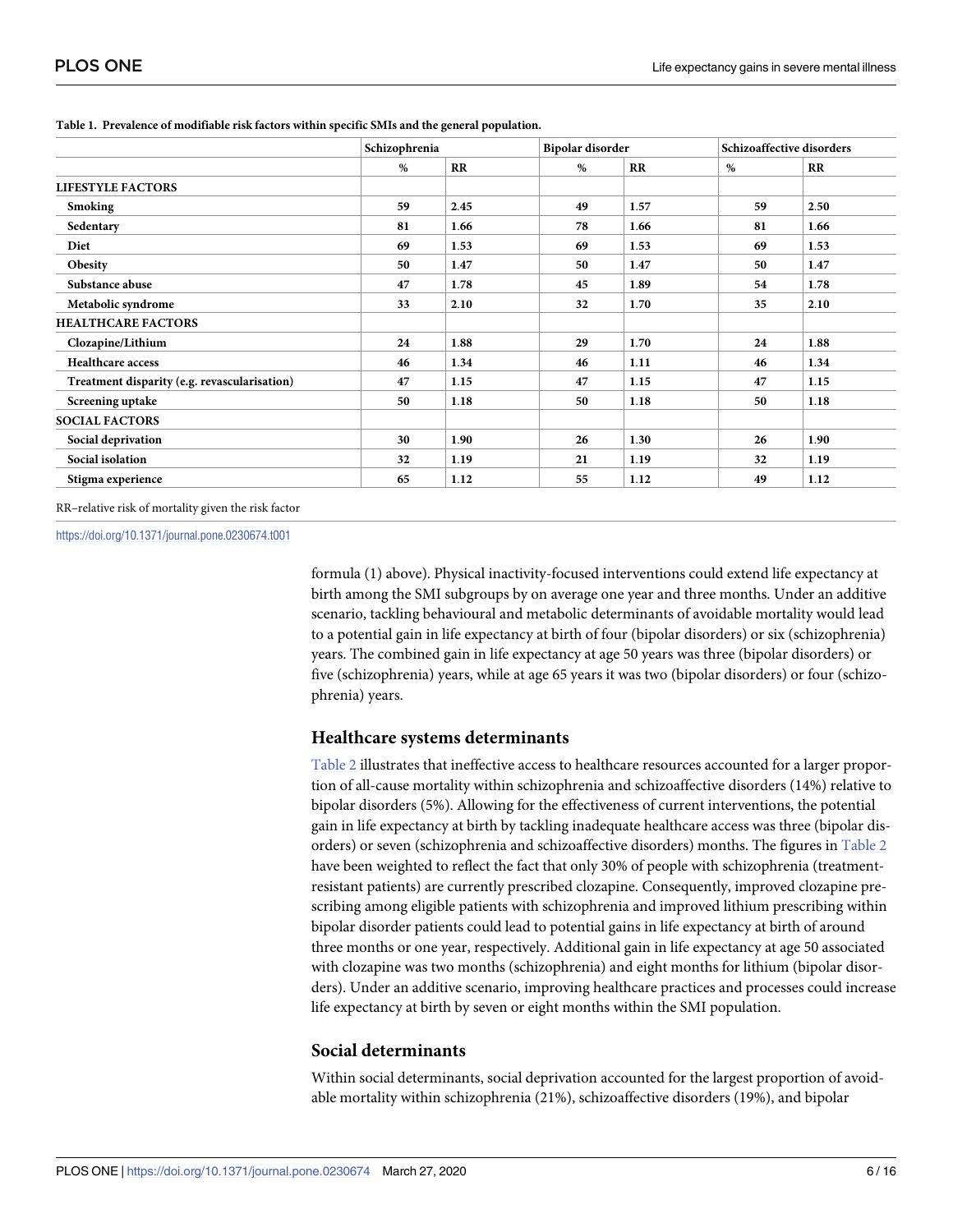|                                 |            | Schizophrenia |                     |     |     | <b>Bipolar disorders</b> |     |                      |     | Schizoaffective disorders |                      |     |     |
|---------------------------------|------------|---------------|---------------------|-----|-----|--------------------------|-----|----------------------|-----|---------------------------|----------------------|-----|-----|
|                                 | ES $(\% )$ | $PAF(\%)$     | LYG-age Birth 50 65 |     |     | PAF (%)                  |     | LYG- age Birth 50 65 |     | PAF (%)                   | LYG- age Birth 50 65 |     |     |
| <b>LIFESTYLE MODEL</b>          |            |               |                     |     |     |                          |     |                      |     |                           |                      |     |     |
| Smoking                         | 36         | 46            | 2.5                 | 2.1 | 1.7 | 22                       | 1.1 | 0.9                  | 0.7 | 46                        | 2.5                  | 2.1 | 1.7 |
| Sedentary                       | 25         | 35            | 1.3                 | 1.0 | 0.8 | 34                       | 1.3 | 1.0                  | 0.8 | 35                        | 1.3                  | 1.0 | 0.8 |
| Diet                            | 31         | 27            | 1.1                 | 0.9 | 0.7 | 27                       | 1.1 | 0.9                  | 0.7 | 27                        | 1.1                  | 0.9 | 0.7 |
| Obesity                         | 24         | 19            | 0.7                 | 0.6 | 0.5 | 19                       | 0.7 | 0.6                  | 0.5 | 19                        | 0.7                  | 0.6 | 0.5 |
| Substance abuse                 | 17         | 27            | 0.7                 | 0.6 | 0.5 | 29                       | 0.7 | 0.6                  | 0.5 | 30                        | 0.7                  | 0.6 | 0.5 |
| <b>COMBINED</b> <sup>b</sup>    |            | 85            | 5.4                 | 4.4 | 3.6 | 78                       | 3.8 | 3.1                  | 2.5 | 85                        | 5.4                  | 4.4 | 3.6 |
| Metabolic syndrome              | 30         | 27            | 1.1                 | 0.9 | 0.7 | 18                       | 0.8 | 0.6                  | 0.4 | 28                        | 1.1                  | 0.9 | 0.7 |
| <b>COMBINED</b> (lifestyle)     |            | 89            | 5.8                 | 4.7 | 3.8 | 82                       | 3.8 | 3.0                  | 2.4 | 89                        | 5.8                  | 4.7 | 3.8 |
| <b>HEALTHCARE MODEL</b>         |            |               |                     |     |     |                          |     |                      |     |                           |                      |     |     |
| Clozapine/Lithium <sup>b</sup>  | 13/38      | 17            | 0.3                 | 0.2 | 0.2 | 17                       | 0.9 | 0.7                  | 0.6 | 17                        | 0.3                  | 0.2 | 0.2 |
| <b>Healthcare access</b>        | 38         | 14            | 0.7                 | 0.6 | 0.5 | 5                        | 0.3 | 0.2                  | 0.2 | 14                        | 0.7                  | 0.6 | 0.5 |
| <b>Treatment disparity</b>      | 37         | 7             | 0.4                 | 0.3 | 0.3 | $\overline{7}$           | 0.4 | 0.3                  | 0.3 | 7                         | 0.4                  | 0.3 | 0.3 |
| Screening uptake                | 41         | 8             | 0.4                 | 0.3 | 0.3 | 8                        | 0.4 | 0.3                  | 0.3 | 8                         | 0.4                  | 0.3 | 0.3 |
| <b>COMBINED</b>                 |            | 37            | 0.7                 | 0.5 | 0.5 | 36                       | 0.8 | 0.6                  | 0.5 | 37                        | 0.7                  | 0.5 | 0.5 |
| <b>SOCIAL MODEL</b>             |            |               |                     |     |     |                          |     |                      |     |                           |                      |     |     |
| Social deprivation              | 23         | 21            | 0.7                 | 0.6 | 0.5 | $\overline{7}$           | 0.3 | 0.2                  | 0.2 | 19                        | 0.5                  | 0.4 | 0.4 |
| Social exclusion                | 38         | 6             | 0.3                 | 0.2 | 0.2 | $\overline{4}$           | 0.3 | 0.2                  | 0.2 | 6                         | 0.3                  | 0.2 | 0.2 |
| Stigma experience               | 24         | 7             | 0.3                 | 0.2 | 0.2 | 6                        | 0.1 | 0.1                  | 0.1 | 6                         | 0.1                  | 0.1 | 0.1 |
| <b>COMBINED</b>                 |            | 30            | 0.4                 | 0.3 | 0.3 | 16                       | 0.1 | 0.1                  | 0.1 | 28                        | 0.2                  | 0.2 | 0.2 |
| <b>ATTAINABLE<sup>c</sup></b>   |            | 95            | 6.6                 | 5.2 | 4.4 | 90                       | 4.2 | 3.3                  | 2.7 | 95                        | 6.4                  | 5.1 | 4.3 |
| $\boldsymbol{APC}^{\mathrm{d}}$ |            | 5%            | 0.3                 | 0.3 | 0.2 | 5%                       | 0.2 | 0.2                  | 0.1 | 5%                        | 0.3                  | 0.3 | 0.2 |

<span id="page-6-0"></span>[Table](#page-4-0) 2. Potential gains in life expectancy at birth and ages 50 and 65 years associated with modifiable risk factors for all-cause mortality in specific SMIs.

ES- effectiveness of existing interventions at reducing the rate of risk factors. PAF–population attributable fraction; LYG–life years gained at specific ages from reducing a cause weighted by the ES

 $a^2$  Combined = comorbidity adjusted gain in life expectancy for specific determinants

<sup>b</sup> Lithium is prescribed for bipolar disorder, mainly. Clozapine has been adjusted to reflect that only a third of patients are eligible for prescribing

 $c$  Attainable = potential gain in life expectancy considering the combined effect of multiple risk factors

<sup>d</sup> APC–annual percentage change, together with amount of annual change (rounded data) in life expectancy.

<https://doi.org/10.1371/journal.pone.0230674.t002>

disorders (7%). Tackling social deprivation-related inequalities within the SMI population has the potential to increase the life expectancy at birth by on average three (bipolar disorders), five (schizoaffective disorders), or seven (schizophrenia) months. Under an additive scenario, tackling social determinants of all-cause mortality within SMI may increase life expectancy at birth on average by one (bipolar disorders), two (schizoaffective disorders), or four (schizophrenia) months. The potential gain in life expectancy at ages 50 and 65 years from tackling social deprivation was one (bipolar) to three (schizophrenia) months.

When estimated collectively, behavioural habits, healthcare practices, and social determinants accounted for 90% (bipolar disorders) and 95% (schizophrenia and schizoaffective disorders) of all-cause mortality. Allowing for the effectiveness of existing interventions, tackling these modifiable risk factors would lead to a potential gain in life expectancy at birth of four years within bipolar disorders, six years within schizoaffective disorders, or seven years within schizophrenia. Assuming similar APC in life expectancy within men and women with schizophrenia, the estimated life expectancy gain would gradually narrow the current life expectancy gap on average by three years for men and four years among women during a 20-year period [\(Fig](#page-7-0) 1). Sensitivity analyses using the average five-year mortality rate produced only marginally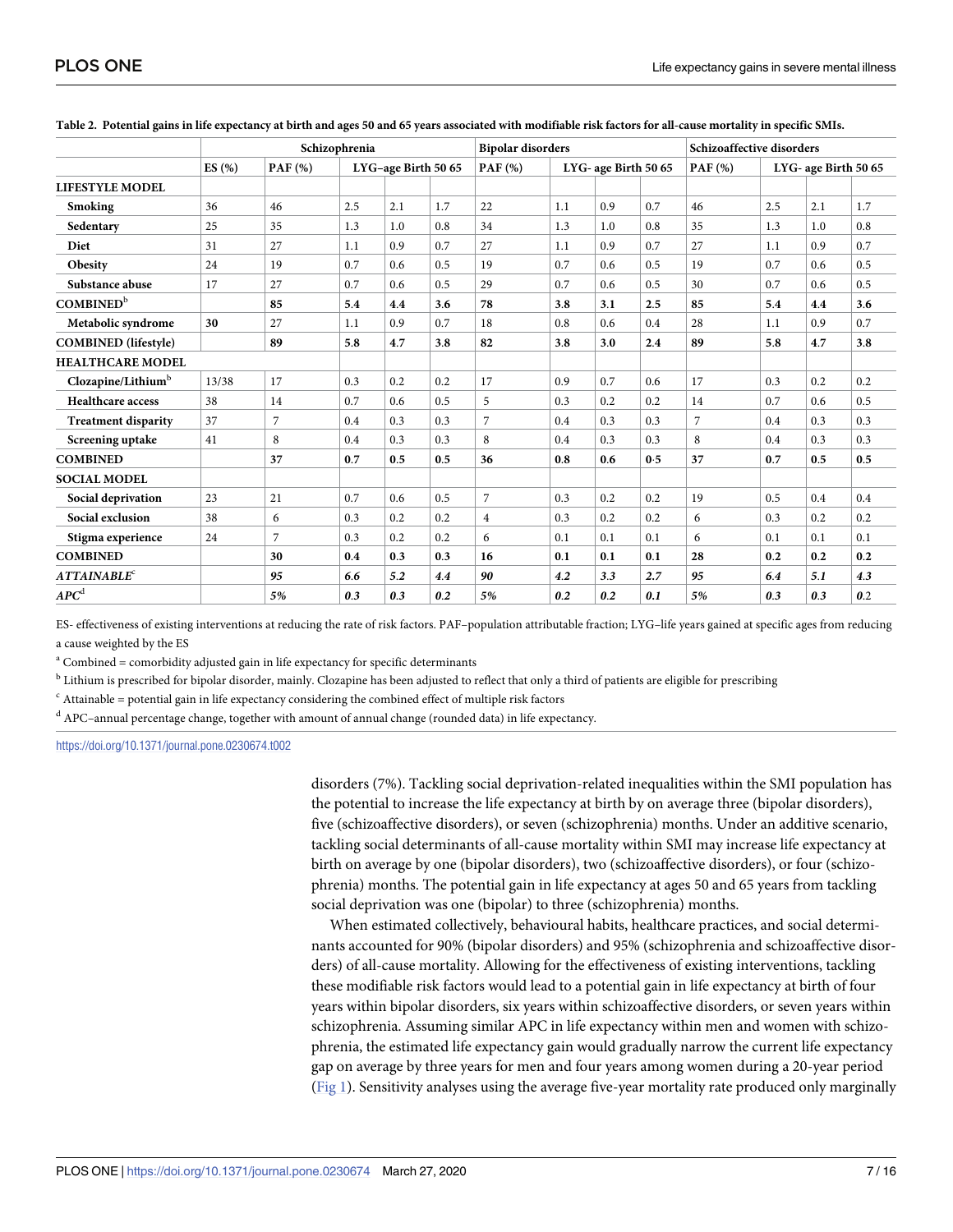<span id="page-7-0"></span>

[Fig](#page-6-0) 1. Trends in life expectancy gain at birth and projected gap (LE Gap) between the general population (GP) and the schizophrenia (SMI) population over a **two-decade period.**

<https://doi.org/10.1371/journal.pone.0230674.g001>

lower estimates for gain in life expectancy across the life course validating the robustness of our findings (S2 Table in S1 [File](#page-10-0)).

#### **Discussion**

The present study employed a multicontextual approach to quantify potential gains in life expectancy from tackling modifiable causes of premature mortality within specific SMI subgroups. The present study modeling approach relied on two assumptions that (a) the estimated average effectiveness of interventions represented all studies and countries, and (b) that mortality rates of UK adults with SMI applied universally. Accounting for the combined effects of multiple modifiable risk factors, our findings indicated that an attainable target for gain in life expectancy at birth among people with SMI would be around six and a half years for schizophrenia and schizoaffective disorders, and around four years within bipolar disorders. When projected during a 20-year period, these estimates translated into an average annual percentage change in life expectancy at birth of between two to three months (5%). Assuming similar gain in life expectancy at birth among men and women with SMI and using national forecasts for the UK general population, we projected 24% (men) to 28% (women) narrowing of the mortality gap between the general and the SMI populations over a 20-year target. We also estimated that tackling modifiable risk factors for natural causes of death could extend life expectancy at age 50 years three (bipolar disorders) or five (schizophrenia or schizoaffective disorders) years. In addition, tackling modifiable risk factors could extend life expectancy at age 65 years by three (bipolar disorders) or four (schizophrenia and schizoaffective disorders) years.

PLOS ONE | <https://doi.org/10.1371/journal.pone.0230674> March 27, 2020 8 / 16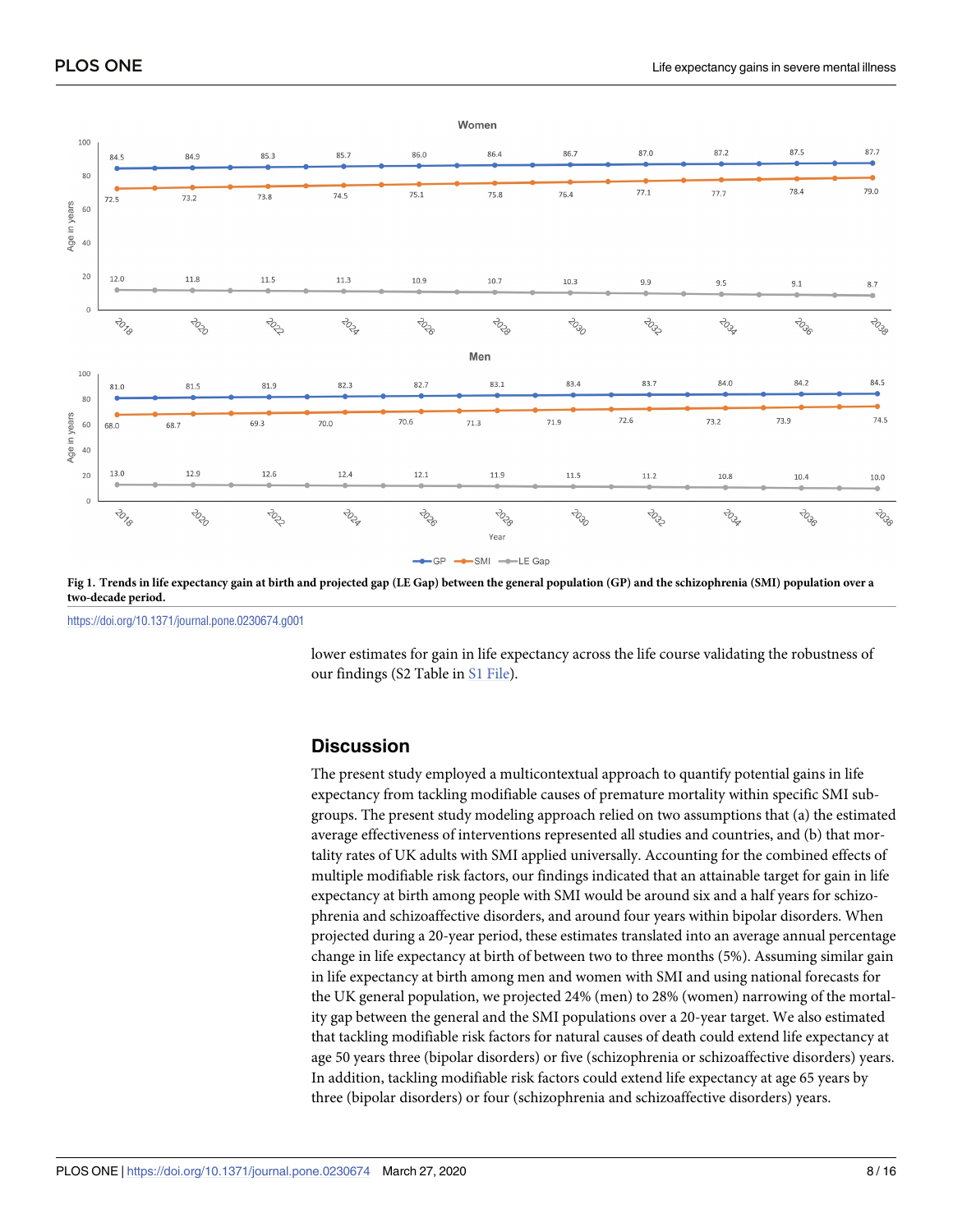<span id="page-8-0"></span>The implementation of lifestyle interventions depends also on achieving increased acceptance and participation rates on the part of patients. SMIs are commonly associated with impairment in patients' awareness about the implications of unhealthy behaviours or treatment non-adherence to their health and wellbeing. Poor insight into the illness and its treatment, may challenge clinicians' capacity to convince SMI patients to adopt healthy behaviours or adhere to treatment. These suggestions are supported by recent evidence documenting that people with SMI failed to manifest similar reduction in mortality rates due to natural causes observed in the general populations over the past decades.[\[46\]](#page-14-0) Future studies are needed to identify how best to enhance SMI patients' awareness about the benefits of treatment compliance and lifestyle changes to their health and quality of life.

Smoking emerged as the best single modifiable candidate for increasing life expectancy within schizophrenia (2.4 years), while sedentary behaviour (1.2 years) appeared to be the best single modifiable candidate for increasing life expectancy within bipolar disorder. Yet, lifestyle behaviours within the SMI population continue to be marginalised and poorly integrated into care pathways.[\[47\]](#page-14-0) For instance, health care professionals were often reluctant to engage in smoking cessation behaviours[\[48\]](#page-14-0) and smoking cessation services may be less accessible to people with SMI.[\[49\]](#page-14-0) On the positive side, however, people with SMI appeared equally motivated to want to change negative lifestyle behaviours [\[50\]](#page-14-0)–though interventions may be less effective.[[51\]](#page-14-0) A recent trial illustrated, for instance, that a bespoke smoking cessation intervention embedded in routine mental health care settings[\[52\]](#page-14-0) was associated with a 56% greater reduction in smoking rates compared to usual care within people with schizophrenia and bipolar disorder. Other studies suggested, however, lower rates of smoking cessation.[\[53\]](#page-14-0) Regardless of these variation, such findings lend support to our proposed gain in life expectancy within the SMI population, if the effectiveness of current lifestyle interventions can be maintained or improved in the long-term.

Despite valid concerns[\[54–58\]](#page-14-0) about a potential association between antipsychotic drugs with increased risk of metabolic disorders, previous studies revealed a potential for clozapine and lithium to reduce premature mortality among people with schizophrenia and bipolar disorders.[\[59–61](#page-14-0)] This may seem counter-intuitive given that clozapine is prone to cause obesity, diabetes, cardiomyopathy[[58](#page-14-0)] and, rarely, agranulocytosis, as well as being reserved for the most severe, treatment resistant group. Also, lithium has a narrow therapeutic range, and is potentially associated with renal impairment or failure.[[62](#page-14-0)[,63\]](#page-15-0) Prior research suggest that some of these side-effects may be offset by the evidence for reduced all-cause mortality. For instance, studies have shown up to 50% reduction in all-cause mortality among people with schizophrenia receiving clozapine compared to those never prescribed the drug.[[64](#page-15-0)] The mechanisms through which these drugs have their beneficial effects may be a direct consequence of treatment on mental health symptoms, or on service related factors such as continued monitoring and continuity of care which is necessitated by the routine monitoring involved. While effective, clozapine and lithium are not always accepted by patients and require expertise and experience in order to be prescribed safely. Thus, there are implementation challenges to any policy highlighting their wider use.

The findings also underline the potential for additional gain in life expectancy through facilitating timely access to healthcare resources and improved prescribing practices. Poor access to healthcare resources contribute to increased mortality rates among people with SMI, [\[65\]](#page-15-0) though UK estimates of reduced life expectancy in people with SMI are less dramatic than those arising from other healthcare systems[[66\]](#page-15-0) (possibly reflecting the universal access offered by the NHS). A confluence of clinician (e.g. insufficient assessment, poor communication, suboptimal prescribing habits), service providers (e.g. poor care coordination, insufficient funds), and patient (e.g. low motivation leading to poor adherence to treatment, difficulties in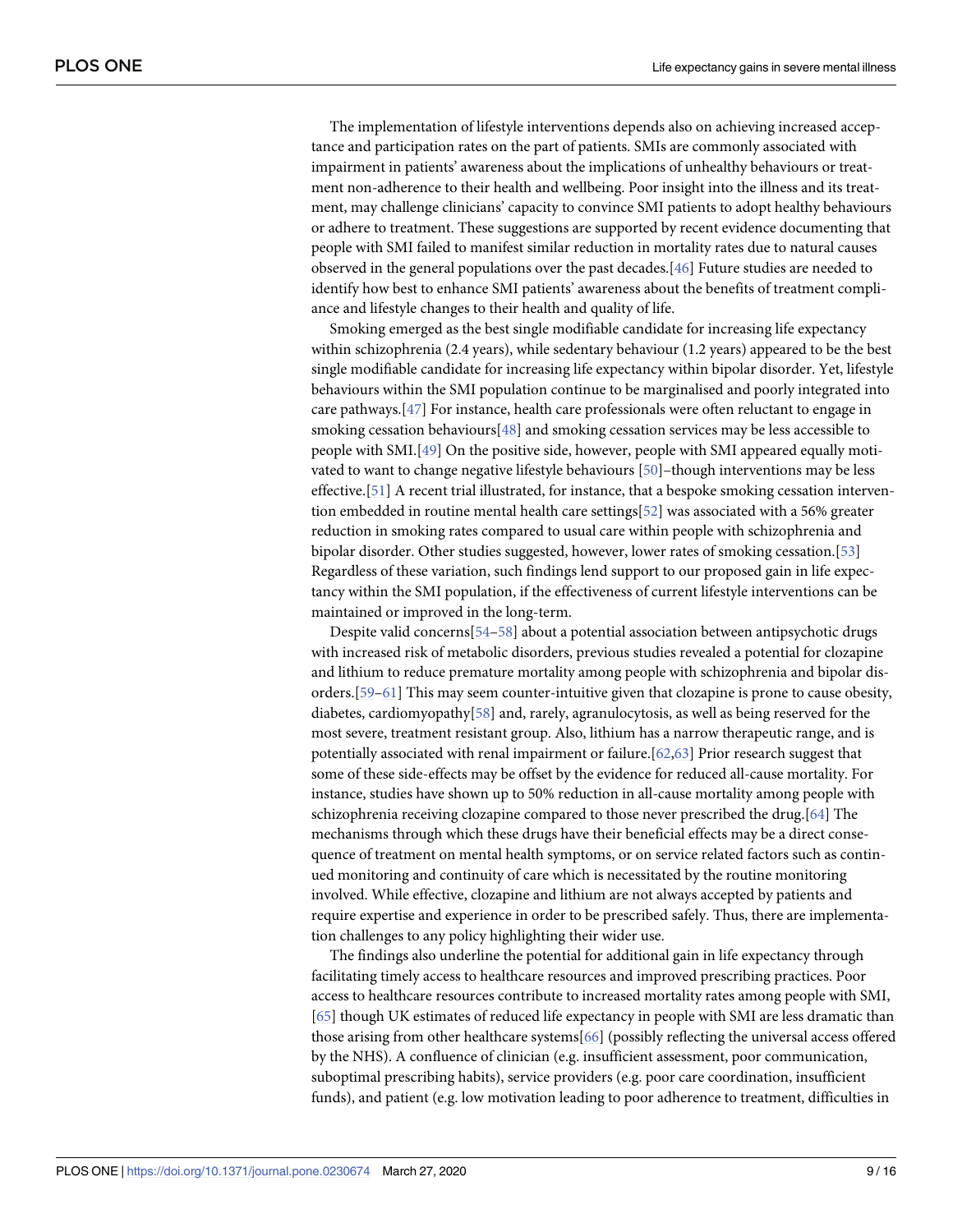<span id="page-9-0"></span>understanding health care advice) factors may account for the poor access to and quality of health care among people with SMI. These factors all contribute to the reduced life expectancy among people with SMI, [\[67\]](#page-15-0) as documented in this study. Recent research has confirmed disparities in access to specialist medical interventions (e.g. revascularisation) following a major health event among people with SMI.[[68](#page-15-0)] Diagnostic delays related to physical comorbidities [\[69,](#page-15-0) [70\]](#page-15-0) may also interfere with timely access to healthcare resources and effective treatment, increasing the risk of premature mortality. Our study findings suggest that tackling patient and health system barriers to accessing relevant healthcare resources and medical interventions would extend life expectancy by four to eight months across the life course within the broader SMI population.

Stigma and social isolation may influence mortality outcomes indirectly by impacting on lifestyle behaviours, treatment continuation or adherence, and the timely utilisation of healthcare resources.[\[71\]](#page-15-0). Stigma associated with SMI has been identified as a major barrier to accessing treatment and health care resources, and it occurs at all levels including healthcare professionals, society, and individuals.[\[72\]](#page-15-0). Similarly, socioeconomic inequalities in mortality outcomes among people with SMI are likely to reflect inequalities in access to healthcare resources, low health care-seeking behaviour, poorer knowledge of physical health symptoms and risk factors, and motivational challenges to accessing healthcare support. Our findings implied that the implementation of wider initiatives to tackle poverty and stigma would improve life expectancy among people with SMI by around 10%.

#### **Strengths and limitations of this study**

To our knowledge this is the first study to consider both the population attribution fraction and the effectiveness of interventions in calculating the expected gain in life expectancy over the life course within specific SMI populations. Another major strength is the use of a multicontextual approach to estimates potential gain in life expectancy over the lifecourse across specific SMI subgroups. Our estimation model shares limitations common to most projections of future gain in life expectancy, such as proportionality hypothesis (e.g. constant mortality rates and intervention effectiveness over time). We have partially addressed this concern by adopting short-term projections and conducting sensitivity analyses averaging mortality rates over a five-year period. Also, our estimates for treatment impact on life expectancy gains have been constrained to two drugs with the greatest evidence on harms and benefits within the SMI populations. Thus, our findings may not generalise to patients prescribed other antipsychotic or antidepressant drugs, or to polypharmacy. Given limited resources, it is not always possible to conduct studies on all issues in all settings prior to making a policy decision. This was also the case with the present study, where no single country collected relevant data on all study parameters estimated in the models. This concern places constraints about the generalizability of present study findings across different countries with varying healthcare and socioeconomic contexts. Ultimately, it is the responsibility of decision-makers to consider the extent to which evidence from one setting (UK) is transferrable to a different setting. Regardless, the framework set out in this study identified critical gaps in the current evidence base that may encourage future research and developments into modeling gains in life expectancy from addressing modifiable determinants of premature mortality among people with SMI. There were suggestions that PAF formula may overestimate excess burden of all-cause mortality due to smoking, [\[73\]](#page-15-0) and this concern applies to our study estimates including the high collective estimates. Further, when confounders exist and one does not correct for this, the PAF is likely to be influenced. Moreover, residual confounding also exists and therefore the PAF suffers from overestimation. PAF estimates tend to vary, however, across populations, over time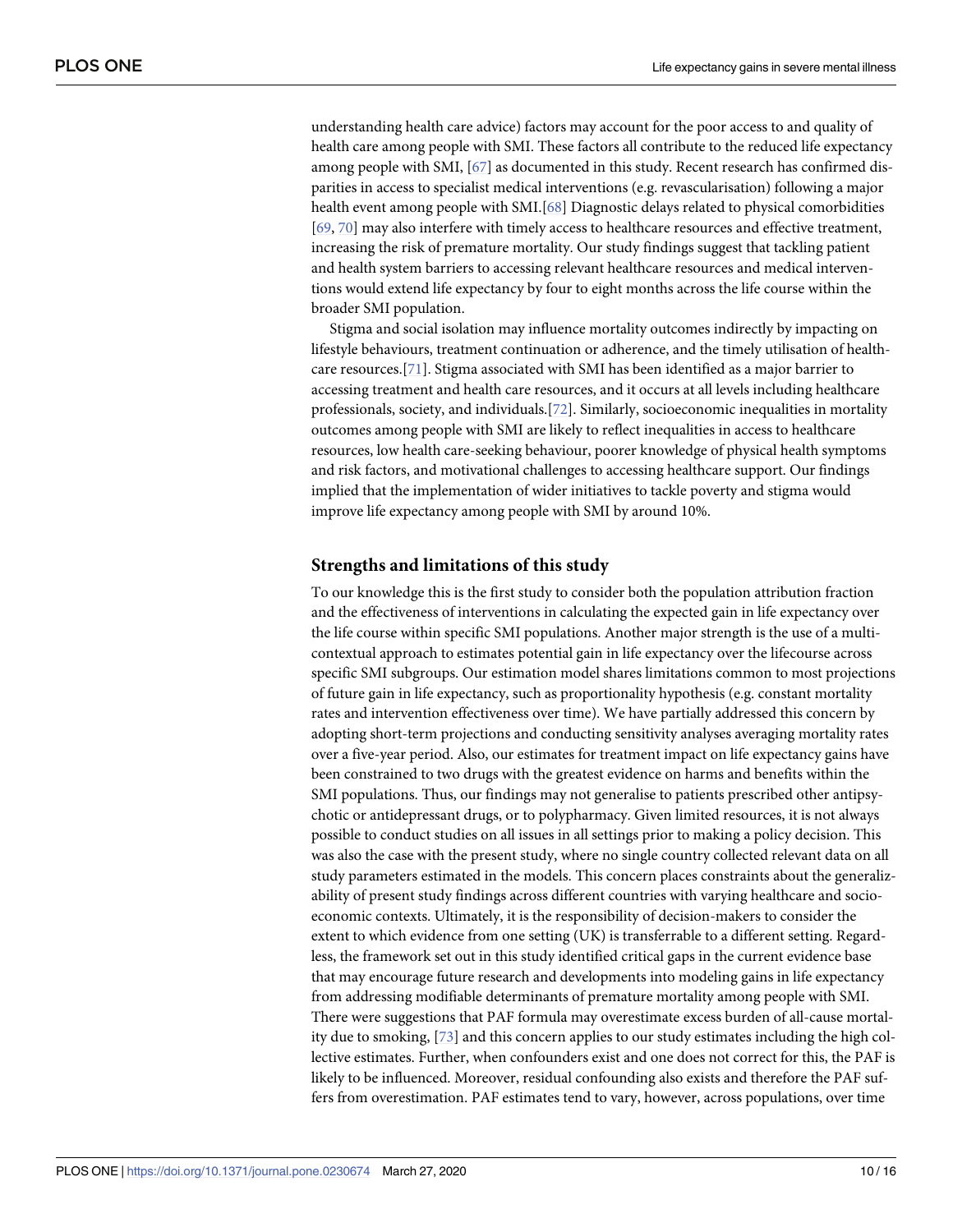<span id="page-10-0"></span>and with different ranking of common mortality causes.[\[74\]](#page-15-0) It also provides healthcare providers and policy makers with a useful tool to interpret the excess mortality due to specific factors among people with SMI.[[74](#page-15-0)] The healthcare is a more complex system than conceptualised here, and our findings may underestimate the potential gain in life expectancy from healthcare-based interventions within the broader SMI population. Interventions at any level of the healthcare system, however, will be reflected in changes across other parts of the system including the healthcare characteristics considered in this study. Moreover, while the gap in life expectancy among men and women with SMI is similar (i.e. 13 and 12, respectively, years) future studies assessing possible differential gain in life expectancy among men and women with specific SMIs are warranted. When translating evidence from well-controlled trials into clinical practice, the dilution of the intervention effect is common. This concern is exacerbated by SMI patients representing a challenging group to treat, for several reasons (e.g. reduced insights into their condition, concerns around drugs side-effects). These concerns imply the need for greater efforts to accomplish the effects sizes used in our modeling approach. Several suggestions were put forward (e.g. improved mental and study physical care coordination, address patients' resistance to treatment or screening uptake) how this could be achieved, yet, evidence to confirm the feasibility of these proposals is currently lacking. Finally, our study estimates relied on UK-based data for mortality rates, while data on prevalence of modifiable risk factors and effectiveness of interventions coming mainly from developed countries. These estimates may not be directly transferrable to other countries with a different care system and epidemiology of risk factors social circumstances, or health care provision. We have aimed to moderate this concern by relying, whenever possible, on meta-analysis findings that accounts for variation in different study designs and methodology.

## **Conclusion**

Our study findings indicated that addressing unhealthy behaviours, suboptimal use of healthcare resources, and poor life circumstances have the potential prolong life expectancy at birth by four and six years within bipolar or schizophrenia disorders. If our study estimates are translatable into routine practice, we would expect around 24% (men) to 28% (women) narrowing in the life expectancy gap between the SMI and the general population from tackling modifiable risk factors. Given similar or greater life expectancy gaps in other Western countries these results suggest that at least comparable improvements in the longevity of people with SMI can be achieved elsewhere. Achieving these projections requires multisectoral approach to ensure that the complexity of SMI disorders are addressed at individual, clinical, and societal level.[[75](#page-15-0)] The study findings need to be interpreted cautiously since translation of clinical trials evidence into routine care it is often challenging and ineffective.

## **Supporting information**

**S1 [File.](http://www.plosone.org/article/fetchSingleRepresentation.action?uri=info:doi/10.1371/journal.pone.0230674.s001)** (DOCX)

# **Author Contributions**

**Conceptualization:** Alex Dregan, Ann McNeill, Fiona Gaughran, Peter B. Jones, Anna Bazley, Sean Cross, Kate Lillywhite, David Armstrong, Shubulade Smith, David P. J. Osborn, Robert Stewart, Til Wykes, Matthew Hotopf.

**Data curation:** Alex Dregan, David Armstrong, Robert Stewart, Matthew Hotopf.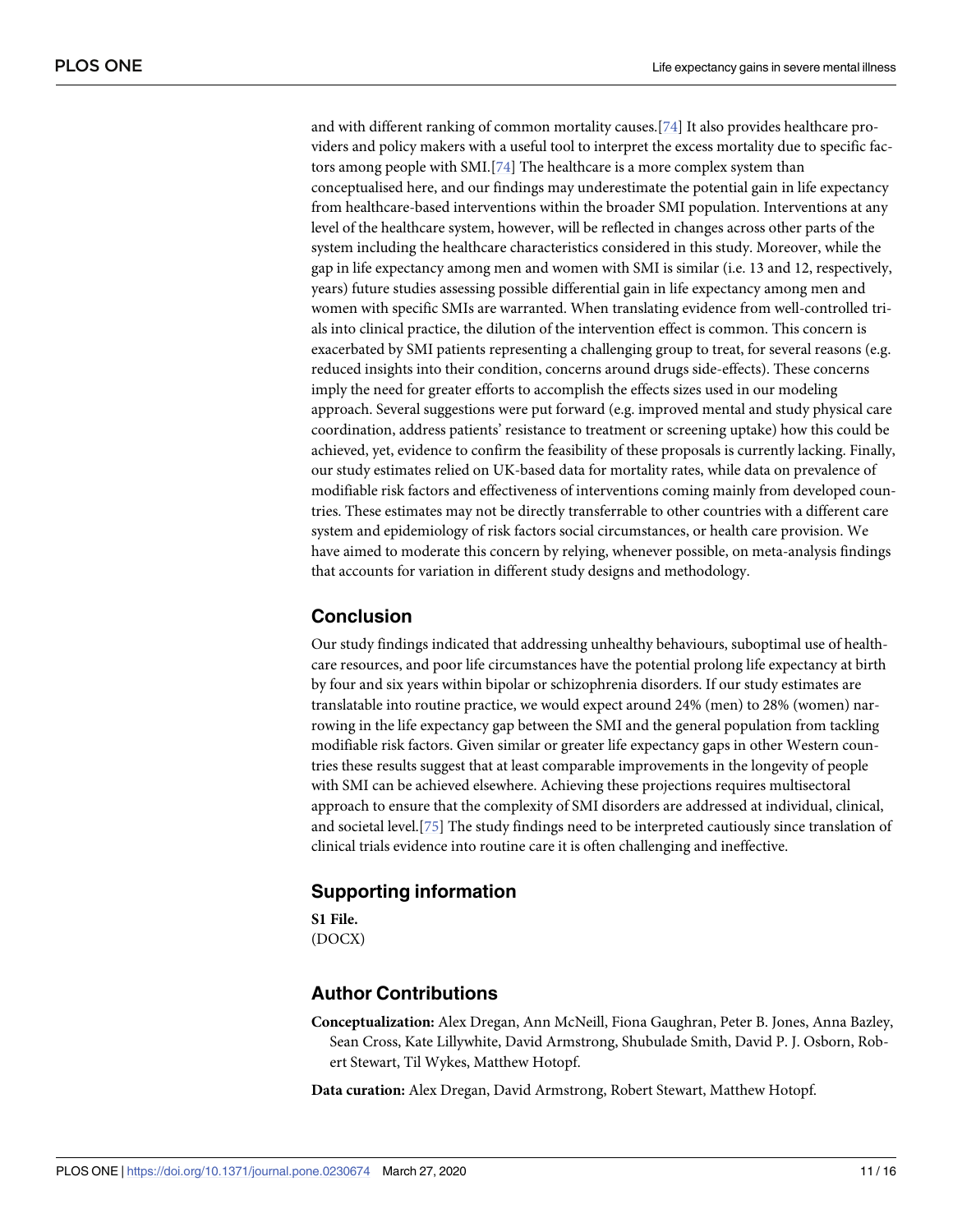<span id="page-11-0"></span>**Formal analysis:** Alex Dregan, Peter B. Jones.

**Funding acquisition:** Matthew Hotopf.

- **Investigation:** Alex Dregan, Ann McNeill, Fiona Gaughran, Peter B. Jones, Anna Bazley, Kate Lillywhite, David Armstrong, Shubulade Smith, David P. J. Osborn, Robert Stewart, Til Wykes, Matthew Hotopf.
- **Methodology:** Alex Dregan, Ann McNeill, Fiona Gaughran, Peter B. Jones, Anna Bazley, Sean Cross, Kate Lillywhite, David Armstrong, Shubulade Smith, David P. J. Osborn, Robert Stewart, Til Wykes, Matthew Hotopf.
- **Project administration:** Alex Dregan, Ann McNeill, Fiona Gaughran, Peter B. Jones, Kate Lillywhite, David Armstrong, Shubulade Smith, David P. J. Osborn, Robert Stewart, Til Wykes, Matthew Hotopf.
- **Resources:** Robert Stewart, Til Wykes, Matthew Hotopf.
- **Supervision:** Fiona Gaughran, Peter B. Jones, Anna Bazley, Sean Cross, Kate Lillywhite, David Armstrong, Shubulade Smith, David P. J. Osborn, Robert Stewart, Til Wykes, Matthew Hotopf.
- **Validation:** Alex Dregan, Fiona Gaughran, Peter B. Jones, Anna Bazley, Sean Cross, Kate Lillywhite, David Armstrong, Shubulade Smith, David P. J. Osborn, Robert Stewart, Til Wykes, Matthew Hotopf.
- **Visualization:** Alex Dregan, Ann McNeill, Fiona Gaughran, Peter B. Jones, Anna Bazley, Sean Cross, Kate Lillywhite, David Armstrong, Shubulade Smith, David P. J. Osborn, Robert Stewart, Til Wykes, Matthew Hotopf.
- **Writing – original draft:** Alex Dregan.
- **Writing – review & editing:** Ann McNeill, Fiona Gaughran, Peter B. Jones, Anna Bazley, Sean Cross, Kate Lillywhite, David Armstrong, Shubulade Smith, David P. J. Osborn, Robert Stewart, Til Wykes, Matthew Hotopf.

#### **References**

- **[1](#page-1-0).** Chang CK, Hayes RD, Perera G, Broadbent MT, Fernandes AC, Lee WE, et al. Life expectancy at birth for people with serious mental illness and other major disorders from a secondary mental health care case register in London. PLoS One. 2011; 6(5):e19590. Epub 2011/05/26. [https://doi.org/10.1371/](https://doi.org/10.1371/journal.pone.0019590) [journal.pone.0019590](https://doi.org/10.1371/journal.pone.0019590) PMID: [21611123.](http://www.ncbi.nlm.nih.gov/pubmed/21611123)
- **[2](#page-1-0).** Jayatilleke N, Hayes RD, Dutta R, Shetty H, Hotopf M, Chang CK, et al. Contributions of specific causes of death to lost life expectancy in severe mental illness. Eur Psychiatry. 2017; 43:109–15. Epub 2017/ 04/10. <https://doi.org/10.1016/j.eurpsy.2017.02.487> PMID: [28391102](http://www.ncbi.nlm.nih.gov/pubmed/28391102).
- **3.** Kessing LV, Vradi E, McIntyre RS, Andersen PK. Causes of decreased life expectancy over the life span in bipolar disorder. J Affect Disord. 2015; 180:142–7. Epub 2015/04/25. [https://doi.org/10.1016/j.](https://doi.org/10.1016/j.jad.2015.03.027) [jad.2015.03.027](https://doi.org/10.1016/j.jad.2015.03.027) PMID: [25909752](http://www.ncbi.nlm.nih.gov/pubmed/25909752).
- **[4](#page-1-0).** Hayes JF, Miles J, Walters K, King M, Osborn DP. A systematic review and meta-analysis of premature mortality in bipolar affective disorder. Acta Psychiatr Scand. 2015; 131(6):417–25. Epub 2015/03/05. <https://doi.org/10.1111/acps.12408> PMID: [25735195.](http://www.ncbi.nlm.nih.gov/pubmed/25735195)
- **[5](#page-1-0).** Fagiolini A, Goracci A. The effects of undertreated chronic medical illnesses in patients with severe mental disorders. J Clin Psychiatry. 2009; 70 Suppl 3:22–9. Epub 2009/07/11. [https://doi.org/10.4088/](https://doi.org/10.4088/JCP.7075su1c.04) [JCP.7075su1c.04](https://doi.org/10.4088/JCP.7075su1c.04) PMID: [19570498](http://www.ncbi.nlm.nih.gov/pubmed/19570498).
- **6.** Bobes J, Arango C, Aranda P, Carmena R, Garcia-Garcia M, Rejas J, et al. Cardiovascular and metabolic risk in outpatients with schizophrenia treated with antipsychotics: results of the CLAMORS Study. Schizophr Res. 2007; 90(1–3):162–73. <https://doi.org/10.1016/j.schres.2006.09.025> PMID: [17123783.](http://www.ncbi.nlm.nih.gov/pubmed/17123783)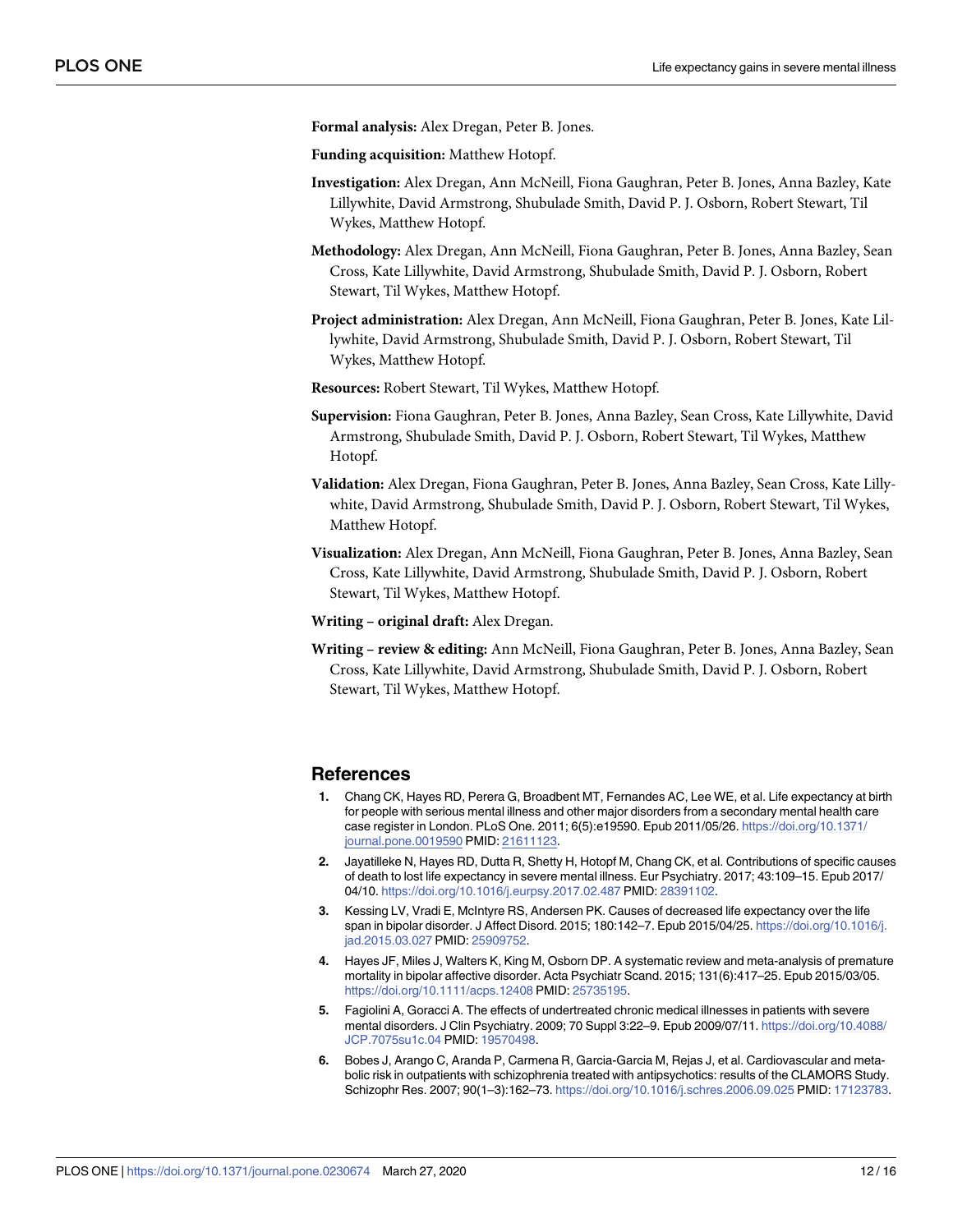- <span id="page-12-0"></span>**[7](#page-1-0).** Arango C, Diaz-Caneja CM, McGorry PD, Rapoport J, Sommer IE, Vorstman JA, et al. Preventive strategies for mental health. Lancet Psychiatry. 2018; 5(7):591–604. Epub 2018/05/19. [https://doi.org/10.](https://doi.org/10.1016/S2215-0366(18)30057-9) [1016/S2215-0366\(18\)30057-9](https://doi.org/10.1016/S2215-0366(18)30057-9) PMID: [29773478](http://www.ncbi.nlm.nih.gov/pubmed/29773478).
- **8.** Hayes RD, Chang CK, Fernandes A, Broadbent M, Lee W, Hotopf M, et al. Associations between substance use disorder sub-groups, life expectancy and all-cause mortality in a large British specialist mental healthcare service. Drug Alcohol Depend. 2011; 118(1):56–61. [https://doi.org/10.1016/j.drugalcdep.](https://doi.org/10.1016/j.drugalcdep.2011.02.021) [2011.02.021](https://doi.org/10.1016/j.drugalcdep.2011.02.021) PMID: [21440382.](http://www.ncbi.nlm.nih.gov/pubmed/21440382)
- **9.** Stewart-Brown S, Samaraweera PC, Taggart F, Kandala NB, Stranges S. Socioeconomic gradients and mental health: implications for public health. Br J Psychiatry. 2015; 206(6):461–5. [https://doi.org/](https://doi.org/10.1192/bjp.bp.114.147280) [10.1192/bjp.bp.114.147280](https://doi.org/10.1192/bjp.bp.114.147280) PMID: [25792696.](http://www.ncbi.nlm.nih.gov/pubmed/25792696)
- **10.** Mitchell AJ, Vancampfort D, De Herdt A, Yu W, De Hert M. Is the prevalence of metabolic syndrome and metabolic abnormalities increased in early schizophrenia? A comparative meta-analysis of first episode, untreated and treated patients. Schizophr Bull. 2013; 39(2):295–305. Epub 2012/08/29. [https://](https://doi.org/10.1093/schbul/sbs082) [doi.org/10.1093/schbul/sbs082](https://doi.org/10.1093/schbul/sbs082) PMID: [22927670.](http://www.ncbi.nlm.nih.gov/pubmed/22927670)
- **[11](#page-1-0).** Osborn DP, Nazareth I, King MB. Physical activity, dietary habits and Coronary Heart Disease risk factor knowledge amongst people with severe mental illness: a cross sectional comparative study in primary care. Soc Psychiatry Psychiatr Epidemiol. 2007; 42(10):787–93. Epub 2007/08/28. [https://doi.org/](https://doi.org/10.1007/s00127-007-0247-3) [10.1007/s00127-007-0247-3](https://doi.org/10.1007/s00127-007-0247-3) PMID: [17721669.](http://www.ncbi.nlm.nih.gov/pubmed/17721669)
- **[12](#page-1-0).** Baxter AJ, Harris MG, Khatib Y, Brugha TS, Bien H, Bhui K. Reducing excess mortality due to chronic disease in people with severe mental illness: meta-review of health interventions. Br J Psychiatry. 2016; 208(4):322–9. Epub 2016/03/05. <https://doi.org/10.1192/bjp.bp.115.163170> PMID: [26941263](http://www.ncbi.nlm.nih.gov/pubmed/26941263).
- **[13](#page-1-0).** Matcham F, McNally L, Vogt F. A pilot randomized controlled trial to increase smoking cessation by maintaining National Health Service Stop Smoking Service attendance. Br J Health Psychol. 2014; 19 (4):795–809. Epub 2013/12/03. <https://doi.org/10.1111/bjhp.12078> PMID: [24289715.](http://www.ncbi.nlm.nih.gov/pubmed/24289715)
- **[14](#page-2-0).** Kisely SR, Campbell LA, O'Reilly R. Compulsory community and involuntary outpatient treatment for people with severe mental disorders. Cochrane Database Syst Rev. 2017; 3:CD004408. Epub 2017/ 03/18. <https://doi.org/10.1002/14651858.CD004408.pub5> PMID: [28303578](http://www.ncbi.nlm.nih.gov/pubmed/28303578).
- **15.** Whitley R, Campbell RD. Stigma, agency and recovery amongst people with severe mental illness. Soc Sci Med. 2014; 107:1–8. Epub 2014/03/08. <https://doi.org/10.1016/j.socscimed.2014.02.010> PMID: [24602965](http://www.ncbi.nlm.nih.gov/pubmed/24602965).
- **[16](#page-2-0).** Yesufu-Udechuku A, Harrison B, Mayo-Wilson E, Young N, Woodhams P, Shiers D, et al. Interventions to improve the experience of caring for people with severe mental illness: systematic review and metaanalysis. Br J Psychiatry. 2015; 206(4):268–74. Epub 2015/04/03. [https://doi.org/10.1192/bjp.bp.114.](https://doi.org/10.1192/bjp.bp.114.147561) [147561](https://doi.org/10.1192/bjp.bp.114.147561) PMID: [25833867](http://www.ncbi.nlm.nih.gov/pubmed/25833867).
- **[17](#page-2-0).** Chang CK, Hayes RD, Broadbent M, Fernandes AC, Lee W, Hotopf M, et al. All-cause mortality among people with serious mental illness (SMI), substance use disorders, and depressive disorders in southeast London: a cohort study. BMC Psychiatry. 2010; 10:77. Epub 2010/10/06. [https://doi.org/10.1186/](https://doi.org/10.1186/1471-244X-10-77) [1471-244X-10-77](https://doi.org/10.1186/1471-244X-10-77) PMID: [20920287](http://www.ncbi.nlm.nih.gov/pubmed/20920287).
- **[18](#page-2-0).** Correll CU, Solmi M, Veronese N, Bortolato B, Rosson S, Santonastaso P, et al. Prevalence, incidence and mortality from cardiovascular disease in patients with pooled and specific severe mental illness: a large-scale meta-analysis of 3,211,768 patients and 113,383,368 controls. World Psychiatry. 2017; 16 (2):163–80. Epub 2017/05/13. <https://doi.org/10.1002/wps.20420> PMID: [28498599.](http://www.ncbi.nlm.nih.gov/pubmed/28498599)
- **[19](#page-2-0).** Laursen TM, Agerbo E, Pedersen CB. Bipolar disorder, schizoaffective disorder, and schizophrenia overlap: a new comorbidity index. J Clin Psychiatry. 2009; 70(10):1432–8. Epub 2009/06/23. [https://doi.](https://doi.org/10.4088/JCP.08m04807) [org/10.4088/JCP.08m04807](https://doi.org/10.4088/JCP.08m04807) PMID: [19538905](http://www.ncbi.nlm.nih.gov/pubmed/19538905).
- **[20](#page-2-0).** Pini S, de Queiroz V, Dell'Osso L, Abelli M, Mastrocinque C, Saettoni M, et al. Cross-sectional similarities and differences between schizophrenia, schizoaffective disorder and mania or mixed mania with mood-incongruent psychotic features. Eur Psychiatry. 2004; 19(1):8–14. Epub 2004/02/19. [https://doi.](https://doi.org/10.1016/j.eurpsy.2003.07.007) [org/10.1016/j.eurpsy.2003.07.007](https://doi.org/10.1016/j.eurpsy.2003.07.007) PMID: [14969775](http://www.ncbi.nlm.nih.gov/pubmed/14969775).
- **21.** Peralta V, Cuesta MJ. Exploring the borders of the schizoaffective spectrum: a categorical and dimensional approach. J Affect Disord. 2008; 108(1–2):71–86. Epub 2007/11/22. [https://doi.org/10.1016/j.jad.](https://doi.org/10.1016/j.jad.2007.09.009) [2007.09.009](https://doi.org/10.1016/j.jad.2007.09.009) PMID: [18029027.](http://www.ncbi.nlm.nih.gov/pubmed/18029027)
- **22.** Hirjak D, Hochlehnert A, Thomann PA, Kubera KM, Schnell K. Evidence for Distinguishable Treatment Costs among Paranoid Schizophrenia and Schizoaffective Disorder. PLoS One. 2016; 11(7): e0157635. Epub 2016/07/09. <https://doi.org/10.1371/journal.pone.0157635> PMID: [27391238.](http://www.ncbi.nlm.nih.gov/pubmed/27391238)
- **[23](#page-2-0).** Rink L, Pagel T, Franklin J, Baethge C. Characteristics and heterogeneity of schizoaffective disorder compared with unipolar depression and schizophrenia—a systematic literature review and meta-analysis. J Affect Disord. 2016; 191:8–14. Epub 2015/11/26. <https://doi.org/10.1016/j.jad.2015.10.045> PMID: [26599364](http://www.ncbi.nlm.nih.gov/pubmed/26599364).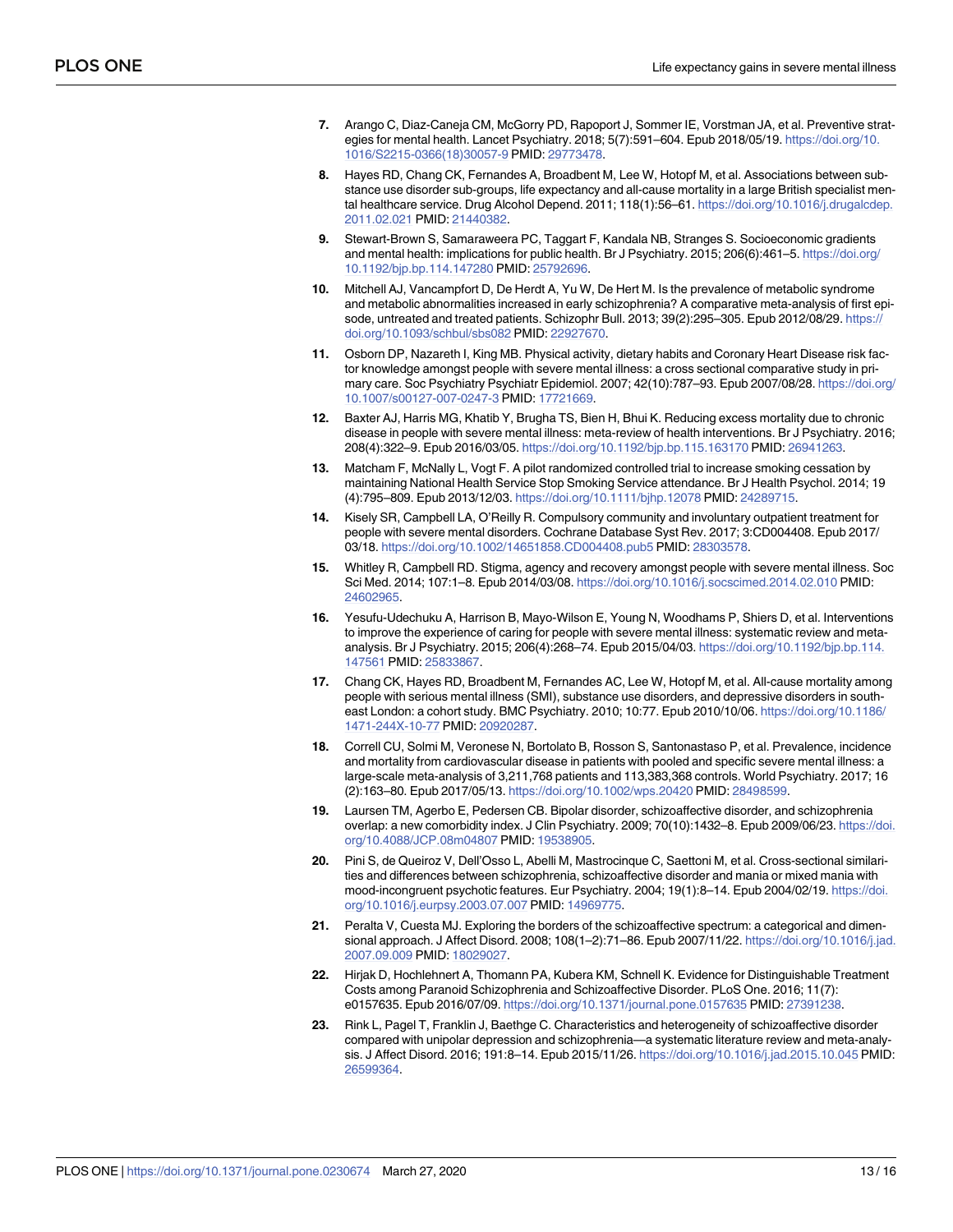- <span id="page-13-0"></span>**[24](#page-2-0).** Pagel T, Baldessarini RJ, Franklin J, Baethge C. Characteristics of patients diagnosed with schizoaffective disorder compared with schizophrenia and bipolar disorder. Bipolar Disord. 2013; 15(3):229–39. Epub 2013/03/27. <https://doi.org/10.1111/bdi.12057> PMID: [23528024](http://www.ncbi.nlm.nih.gov/pubmed/23528024).
- **[25](#page-2-0).** Lake CR, Hurwitz N. Schizoaffective disorder merges schizophrenia and bipolar disorders as one disease—there is no schizoaffective disorder. Curr Opin Psychiatry. 2007; 20(4):365–79. Epub 2007/06/ 07. <https://doi.org/10.1097/YCO.0b013e3281a305ab> PMID: [17551352](http://www.ncbi.nlm.nih.gov/pubmed/17551352).
- **[26](#page-2-0).** Wildgust HJ, Beary M. Are there modifiable risk factors which will reduce the excess mortality in schizophrenia? J Psychopharmacol. 2010; 24(4 Suppl):37–50. Epub 2010/10/15. [https://doi.org/10.1177/](https://doi.org/10.1177/1359786810384639) [1359786810384639](https://doi.org/10.1177/1359786810384639) PMID: [20923919.](http://www.ncbi.nlm.nih.gov/pubmed/20923919)
- **[27](#page-2-0).** Gehlert S, Sohmer D, Sacks T, Mininger C, McClintock M, Olopade O. Targeting health disparities: a model linking upstream determinants to downstream interventions. Health Aff (Millwood). 2008; 27 (2):339–49. Epub 2008/03/12. <https://doi.org/10.1377/hlthaff.27.2.339> PMID: [18332488.](http://www.ncbi.nlm.nih.gov/pubmed/18332488)
- **[28](#page-3-0).** Zapata-Diomedi B, Barendregt JJ, Veerman JL. Population attributable fraction: names, types and issues with incorrect interpretation of relative risks. Br J Sports Med. 2018; 52(4):212–3. Epub 2016/03/ 11. <https://doi.org/10.1136/bjsports-2015-095531> PMID: [26964147](http://www.ncbi.nlm.nih.gov/pubmed/26964147).
- **[29](#page-3-0).** Peckham E, Brabyn S, Cook L, Tew G, Gilbody S. Smoking cessation in severe mental ill health: what works? an updated systematic review and meta-analysis. BMC Psychiatry. 2017; 17(1):252. Epub 2017/07/15. <https://doi.org/10.1186/s12888-017-1419-7> PMID: [28705244](http://www.ncbi.nlm.nih.gov/pubmed/28705244).
- **[30](#page-3-0).** C.L. C. The Life Table and Its Applications. Malabar, Florida: Robert E. Krieger; 1984.
- **[31](#page-3-0).** Care DoHaS. Excess under 75 mortality rate in adults with serious mental illness London, UK: NHS Digital; 2016 [cited 2018 10/18/2018]. Available from: [https://digital.nhs.uk/data-and-information/](https://digital.nhs.uk/data-and-information/publications/clinical-indicators/nhs-outcomes-framework/current/domain-1-preventing-people-from-dying-prematurely-nof/1-5-i-excess-under-75-mortality-rate-in-adults-with-serious-mental-illness-formerly-indicator-1-5) [publications/clinical-indicators/nhs-outcomes-framework/current/domain-1-preventing-people-from](https://digital.nhs.uk/data-and-information/publications/clinical-indicators/nhs-outcomes-framework/current/domain-1-preventing-people-from-dying-prematurely-nof/1-5-i-excess-under-75-mortality-rate-in-adults-with-serious-mental-illness-formerly-indicator-1-5)[dying-prematurely-nof/1-5-i-excess-under-75-mortality-rate-in-adults-with-serious-mental-illness](https://digital.nhs.uk/data-and-information/publications/clinical-indicators/nhs-outcomes-framework/current/domain-1-preventing-people-from-dying-prematurely-nof/1-5-i-excess-under-75-mortality-rate-in-adults-with-serious-mental-illness-formerly-indicator-1-5)[formerly-indicator-1-5](https://digital.nhs.uk/data-and-information/publications/clinical-indicators/nhs-outcomes-framework/current/domain-1-preventing-people-from-dying-prematurely-nof/1-5-i-excess-under-75-mortality-rate-in-adults-with-serious-mental-illness-formerly-indicator-1-5).
- **[32](#page-3-0).** Centre HaSCI. Mental Health Bulletin: Annual report from MHMDS returns -England 2011–12, initial national figures. London, UK: Health and Social Care Information Centre, 2013.
- **[33](#page-3-0).** Jacob S. The Demography and Epidemiology of Human Health and Aging. Dordrecht, Netherlands: Springer Netherlands; 2012.
- **[34](#page-3-0).** Gundgaard J, Nielsen JN, Olsen J, Sorensen J. Increased intake of fruit and vegetables: estimation of impact in terms of life expectancy and healthcare costs. Public Health Nutr. 2003; 6(1):25–30. Epub 2003/02/13. <https://doi.org/10.1079/PHN2002355> PMID: [12581462.](http://www.ncbi.nlm.nih.gov/pubmed/12581462)
- **[35](#page-3-0).** Andersen PK. Life years lost among patients with a given disease. Stat Med. 2017; 36(22):3573–82. Epub 2017/06/07. <https://doi.org/10.1002/sim.7357> PMID: [28585255.](http://www.ncbi.nlm.nih.gov/pubmed/28585255)
- **[36](#page-4-0).** DuGoff EH, Canudas-Romo V, Buttorff C, Leff B, Anderson GF. Multiple chronic conditions and life expectancy: a life table analysis. Med Care. 2014; 52(8):688–94. Epub 2014/07/16. [https://doi.org/10.](https://doi.org/10.1097/MLR.0000000000000166) [1097/MLR.0000000000000166](https://doi.org/10.1097/MLR.0000000000000166) PMID: [25023914](http://www.ncbi.nlm.nih.gov/pubmed/25023914).
- **[37](#page-4-0).** Kontis V, Bennett JE, Mathers CD, Li G, Foreman K, Ezzati M. Future life expectancy in 35 industrialised countries: projections with a Bayesian model ensemble. Lancet. 2017; 389(10076):1323–35. Epub 2017/02/27. [https://doi.org/10.1016/S0140-6736\(16\)32381-9](https://doi.org/10.1016/S0140-6736(16)32381-9) PMID: [28236464](http://www.ncbi.nlm.nih.gov/pubmed/28236464).
- **[38](#page-4-0).** Raleigh VS. Stalling life expectancy in the UK. BMJ. 2018; 362:k4050. Epub 2018/09/29. [https://doi.org/](https://doi.org/10.1136/bmj.k4050) [10.1136/bmj.k4050](https://doi.org/10.1136/bmj.k4050) PMID: [30262572.](http://www.ncbi.nlm.nih.gov/pubmed/30262572)
- **[39](#page-4-0).** Mangurian C, Newcomer JW, Modlin C, Schillinger D. Diabetes and Cardiovascular Care Among People with Severe Mental Illness: A Literature Review. J Gen Intern Med. 2016; 31(9):1083–91. Epub 2016/05/07. <https://doi.org/10.1007/s11606-016-3712-4> PMID: [27149967](http://www.ncbi.nlm.nih.gov/pubmed/27149967).
- **[40](#page-4-0).** Jackson JG, Diaz FJ, Lopez L, de Leon J. A combined analysis of worldwide studies demonstrates an association between bipolar disorder and tobacco smoking behaviors in adults. Bipolar Disord. 2015; 17(6):575–97. Epub 2015/08/05. <https://doi.org/10.1111/bdi.12319> PMID: [26238269.](http://www.ncbi.nlm.nih.gov/pubmed/26238269)
- **[41](#page-4-0).** Janney CA, Fagiolini A, Swartz HA, Jakicic JM, Holleman RG, Richardson CR. Are adults with bipolar disorder active? Objectively measured physical activity and sedentary behavior using accelerometry. J Affect Disord. 2014; 152–154:498–504. <https://doi.org/10.1016/j.jad.2013.09.009> PMID: [24095103.](http://www.ncbi.nlm.nih.gov/pubmed/24095103)
- **[42](#page-4-0).** Janney CA, Ganguli R, Richardson CR, Holleman RG, Tang G, Cauley JA, et al. Sedentary behavior and psychiatric symptoms in overweight and obese adults with schizophrenia and schizoaffective disorders (WAIST Study). Schizophr Res. 2013; 145(1–3):63–8. [https://doi.org/10.1016/j.schres.2013.01.](https://doi.org/10.1016/j.schres.2013.01.010) [010](https://doi.org/10.1016/j.schres.2013.01.010) PMID: [23410710.](http://www.ncbi.nlm.nih.gov/pubmed/23410710)
- **[43](#page-4-0).** Mitchell AJ, Lawrence D. Revascularisation and mortality rates following acute coronary syndromes in people with severe mental illness: comparative meta-analysis. Br J Psychiatry. 2011; 198(6):434–41. Epub 2011/06/02. <https://doi.org/10.1192/bjp.bp.109.076950> PMID: [21628705.](http://www.ncbi.nlm.nih.gov/pubmed/21628705)
- **[44](#page-4-0).** Gerlinger G, Hauser M, De Hert M, Lacluyse K, Wampers M, Correll CU. Personal stigma in schizophrenia spectrum disorders: a systematic review of prevalence rates, correlates, impact and interventions.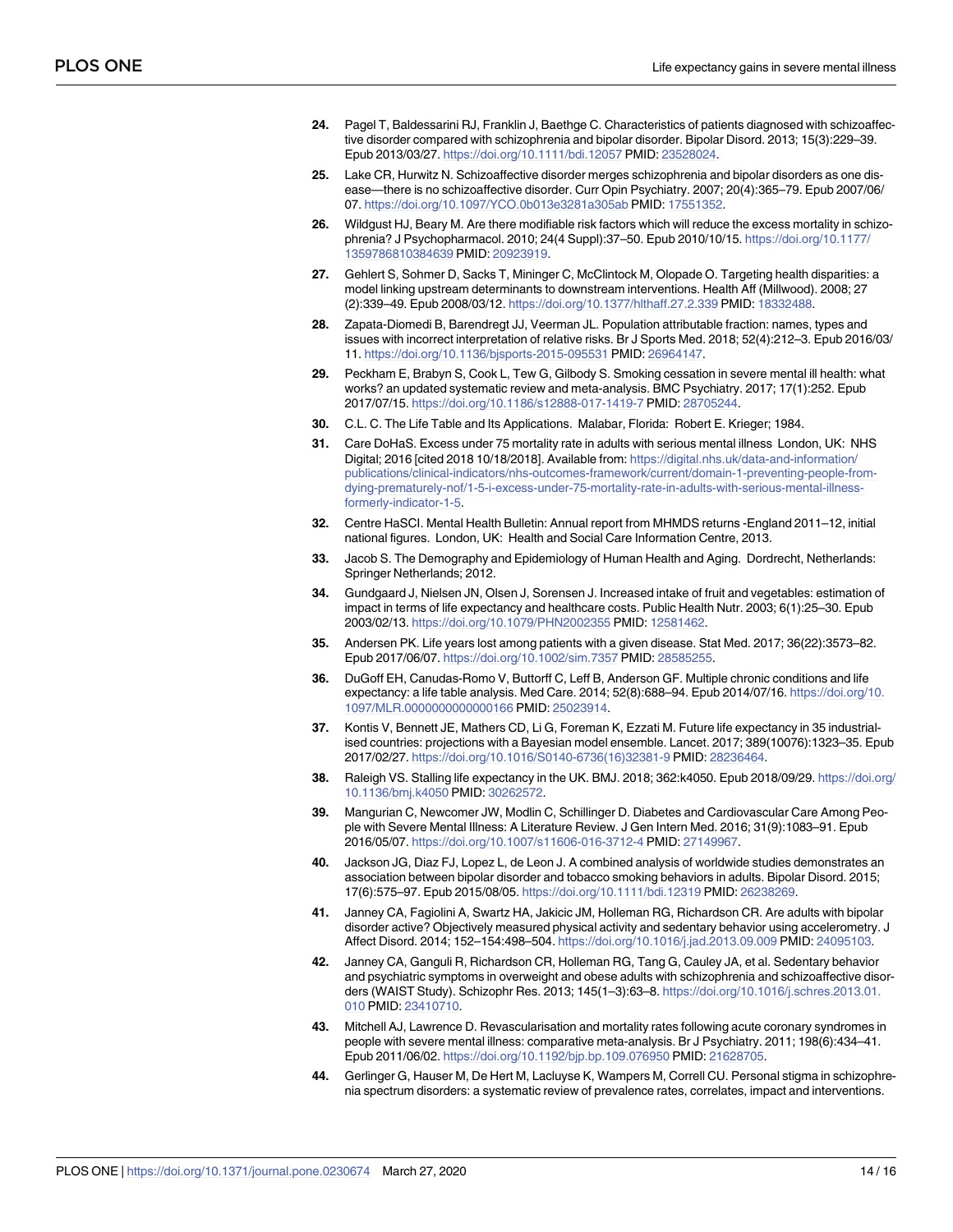World Psychiatry. 2013; 12(2):155–64. Epub 2013/06/06. <https://doi.org/10.1002/wps.20040> PMID: [23737425](http://www.ncbi.nlm.nih.gov/pubmed/23737425).

- <span id="page-14-0"></span>**[45](#page-4-0).** Hawke LD, Parikh SV, Michalak EE. Stigma and bipolar disorder: a review of the literature. J Affect Disord. 2013; 150(2):181–91. Epub 2013/06/14. <https://doi.org/10.1016/j.jad.2013.05.030> PMID: [23759420](http://www.ncbi.nlm.nih.gov/pubmed/23759420).
- **[46](#page-8-0).** Laursen TM, Plana-Ripoll O, Andersen PK, McGrath JJ, Toender A, Nordentoft M, et al. Cause-specific life years lost among persons diagnosed with schizophrenia: Is it getting better or worse? Schizophr Res. 2019; 206:284–90. Epub 2018/11/18. <https://doi.org/10.1016/j.schres.2018.11.003> PMID: [30446270](http://www.ncbi.nlm.nih.gov/pubmed/30446270).
- **[47](#page-8-0).** Sharma R, Gartner CE, Hall WD. The challenge of reducing smoking in people with serious mental illness. Lancet Respir Med. 2016; 4(10):835–44. Epub 2016/10/07. [https://doi.org/10.1016/S2213-2600](https://doi.org/10.1016/S2213-2600(16)30228-4) [\(16\)30228-4](https://doi.org/10.1016/S2213-2600(16)30228-4) PMID: [27707462.](http://www.ncbi.nlm.nih.gov/pubmed/27707462)
- **[48](#page-8-0).** McNally L, Oyefeso A, Annan J, Perryman K, Bloor R, Freeman S, et al. A survey of staff attitudes to smoking-related policy and intervention in psychiatric and general health care settings. J Public Health (Oxf). 2006; 28(3):192–6. Epub 2006/07/01. <https://doi.org/10.1093/pubmed/fdl029> PMID: [16809790](http://www.ncbi.nlm.nih.gov/pubmed/16809790).
- **[49](#page-8-0).** McNally L, Ratschen E. The delivery of stop smoking support to people with mental health conditions: a survey of NHS stop smoking services. BMC Health Serv Res. 2010; 10:179. Epub 2010/06/26. [https://](https://doi.org/10.1186/1472-6963-10-179) [doi.org/10.1186/1472-6963-10-179](https://doi.org/10.1186/1472-6963-10-179) PMID: [20576123](http://www.ncbi.nlm.nih.gov/pubmed/20576123).
- **[50](#page-8-0).** Ker S, Reilly J. From efficacy to effectiveness in smoking cessation in severe mental illness. BMJ. 2015; 351:h5681. Epub 2015/10/29. <https://doi.org/10.1136/bmj.h5681> PMID: [26507687](http://www.ncbi.nlm.nih.gov/pubmed/26507687).
- **[51](#page-8-0).** Kalman D, Morissette SB, George TP. Co-morbidity of smoking in patients with psychiatric and substance use disorders. Am J Addict. 2005; 14(2):106–23. Epub 2005/07/16. [https://doi.org/10.1080/](https://doi.org/10.1080/10550490590924728) [10550490590924728](https://doi.org/10.1080/10550490590924728) PMID: [16019961](http://www.ncbi.nlm.nih.gov/pubmed/16019961).
- **[52](#page-8-0).** Gilbody S, Peckham E, Man MS, Mitchell N, Li J, Becque T, et al. Bespoke smoking cessation for people with severe mental ill health (SCIMITAR): a pilot randomised controlled trial. Lancet Psychiatry. 2015; 2(5):395–402. Epub 2015/09/12. [https://doi.org/10.1016/S2215-0366\(15\)00091-7](https://doi.org/10.1016/S2215-0366(15)00091-7) PMID: [26360283](http://www.ncbi.nlm.nih.gov/pubmed/26360283).
- **[53](#page-8-0).** Gilbody S, Peckham E, Bailey D, Arundel C, Heron P, Crosland S, et al. Smoking cessation in severe mental illness: combined long-term quit rates from the UK SCIMITAR trials programme. Br J Psychiatry. 2019:1–3. Epub 2019/11/07. <https://doi.org/10.1192/bjp.2019.192> PMID: [31685048.](http://www.ncbi.nlm.nih.gov/pubmed/31685048)
- **[54](#page-8-0).** Allison DB, Mentore JL, Heo M, Chandler LP, Cappelleri JC, Infante MC, et al. Antipsychotic-induced weight gain: a comprehensive research synthesis. Am J Psychiatry. 1999; 156(11):1686–96. [https://](https://doi.org/10.1176/ajp.156.11.1686) [doi.org/10.1176/ajp.156.11.1686](https://doi.org/10.1176/ajp.156.11.1686) PMID: [10553730](http://www.ncbi.nlm.nih.gov/pubmed/10553730).
- **55.** Sernyak MJ, Leslie DL, Alarcon RD, Losonczy MF, Rosenheck R. Association of diabetes mellitus with use of atypical neuroleptics in the treatment of schizophrenia. Am J Psychiatry. 2002; 159(4):561–6. Epub 2002/04/02. <https://doi.org/10.1176/appi.ajp.159.4.561> PMID: [11925293](http://www.ncbi.nlm.nih.gov/pubmed/11925293).
- **56.** Barnett AH, Millar HL, Loze JY, L'Italien GJ, van Baardewijk M, Knapp M. UK cost-consequence analysis of aripiprazole in schizophrenia: diabetes and coronary heart disease risk projections (STAR study). Eur Arch Psychiatry Clin Neurosci. 2009; 259(4):239–47. Epub 2009/03/10. [https://doi.org/10.1007/](https://doi.org/10.1007/s00406-008-0863-2) [s00406-008-0863-2](https://doi.org/10.1007/s00406-008-0863-2) PMID: [19267255](http://www.ncbi.nlm.nih.gov/pubmed/19267255).
- **57.** Daumit GL, Goff DC, Meyer JM, Davis VG, Nasrallah HA, McEvoy JP, et al. Antipsychotic effects on estimated 10-year coronary heart disease risk in the CATIE schizophrenia study. Schizophr Res. 2008; 105(1–3):175–87. Epub 2008/09/09. <https://doi.org/10.1016/j.schres.2008.07.006> PMID: [18775645](http://www.ncbi.nlm.nih.gov/pubmed/18775645).
- **[58](#page-8-0).** De Hert M, Detraux J, van Winkel R, Yu W, Correll CU. Metabolic and cardiovascular adverse effects associated with antipsychotic drugs. Nat Rev Endocrinol. 2011; 8(2):114–26. Epub 2011/10/20. [https://](https://doi.org/10.1038/nrendo.2011.156) [doi.org/10.1038/nrendo.2011.156](https://doi.org/10.1038/nrendo.2011.156) PMID: [22009159](http://www.ncbi.nlm.nih.gov/pubmed/22009159).
- **[59](#page-8-0).** Tiihonen J, Lonnqvist J, Wahlbeck K, Klaukka T, Niskanen L, Tanskanen A, et al. 11-year follow-up of mortality in patients with schizophrenia: a population-based cohort study (FIN11 study). Lancet. 2009; 374(9690):620–7. Epub 2009/07/15. [https://doi.org/10.1016/S0140-6736\(09\)60742-X](https://doi.org/10.1016/S0140-6736(09)60742-X) PMID: [19595447](http://www.ncbi.nlm.nih.gov/pubmed/19595447).
- **60.** Stroup TS, Gerhard T, Crystal S, Huang C, Olfson M. Comparative Effectiveness of Clozapine and Standard Antipsychotic Treatment in Adults With Schizophrenia. Am J Psychiatry. 2016; 173(2):166– 73. <https://doi.org/10.1176/appi.ajp.2015.15030332> PMID: [26541815](http://www.ncbi.nlm.nih.gov/pubmed/26541815).
- **[61](#page-8-0).** Taipale H, Mittendorfer-Rutz E, Alexanderson K, Majak M, Mehtala J, Hoti F, et al. Antipsychotics and mortality in a nationwide cohort of 29,823 patients with schizophrenia. Schizophr Res. 2017. Epub 2017/12/25. <https://doi.org/10.1016/j.schres.2017.12.010> PMID: [29274734.](http://www.ncbi.nlm.nih.gov/pubmed/29274734)
- **[62](#page-8-0).** Ohlund L, Ott M, Oja S, Bergqvist M, Lundqvist R, Sandlund M, et al. Reasons for lithium discontinuation in men and women with bipolar disorder: a retrospective cohort study. BMC Psychiatry. 2018; 18 (1):37. Epub 2018/02/09. <https://doi.org/10.1186/s12888-018-1622-1> PMID: [29415689.](http://www.ncbi.nlm.nih.gov/pubmed/29415689)